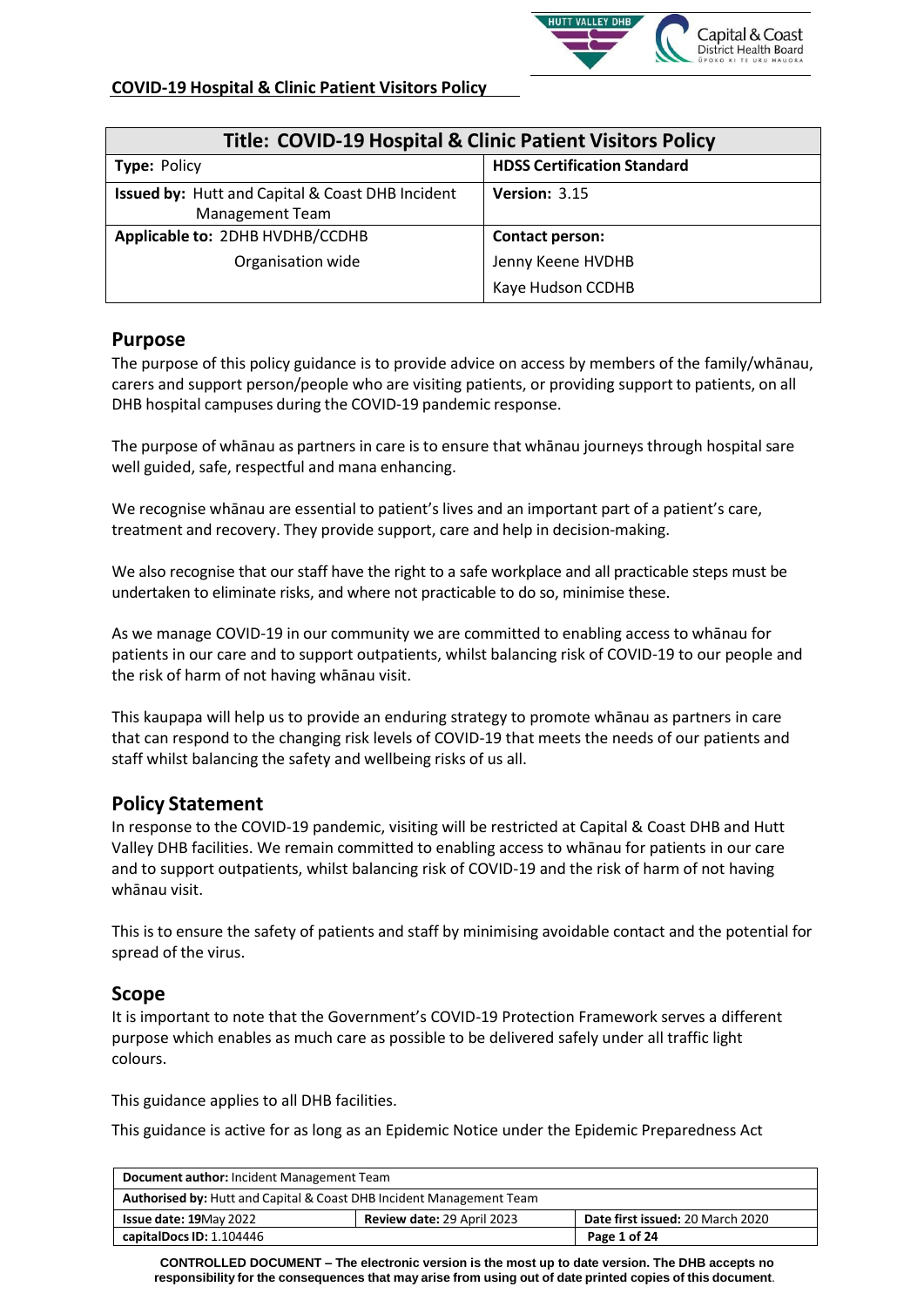

2006 remains in force.

This guidance does not extend to visitors to DHB hospital campuses who are on site to provide essential services e.g. interpreters for patients with no or limited English, or Partners in care. Please refer to separate advice on essential services.

This guidance references the Health and Safety at Work Act 2015 by providing guidance to support the mitigation of any risk to staff while visitors who meet the criteria visit all workplace facilities.

This guidance references the COVID-19 Infection Prevention and Control – Interim Guidance for DHB Acute Care Hospitals

### **Includes:**

- Public visiting patients within inpatient units
- Public accompanying people to community clinics
- Public accompanying people to any outpatient or ambulatory area/clinic
- Public accompanying people presenting at the Emergency Department
- Public accompanying people requiring maternity services

#### **Excludes:**

Non-essential visitors.

With safety and wellbeing at the forefront of our sector, it is important we limit non-essential visits to our sites to reduce risk to our staff and patients, and the individuals we engage with. Non-essential visitors are defined as company representative, external people attending meetings, people not visiting patients and off-duty staff – and in other words is anyone who is not a patient, or person visiting a patient or a staff member.

Charge Nurse/Midwife Managers (or a senior clinician/manager as designated) can assess requests on a case by case basis. For example, exceptions will be considered on compassionate grounds for end of life or therapeutic care.

- This policy does not apply to patients.
- This policy excludes on duty staff, volunteers and contracted workers performing or providing essential services.
- Kaitiaki/Partners in care are not visitors and are able to visit as required. Please see attached Guidelines. Kaitiaki /partners in care are required to provide evidence of current vaccination status—if Kaitiaki/Partners in care are not vaccinated, they will be required to follow the mask requirements of the area they are in.

**Exceptions** to this will be managed on a case-by-case basis and are agreed by the SeniorMedical Officer managing the patient in partnership with the Clinical Nurse /Midwife Manager / Delegate on shift can assess requests on a case by case basis. For example, exceptions will be considered on compassionate grounds for end of life care.

- The management plan will include the name of the SMO and Clinical Nurse /Midwife Manager / Delegate who approved the exception, numbers of visitors permitted, nameand contact details of key whānau liaison, how physical distancing will be maintained and plan on where visitors will wait. Ward family rooms and meeting rooms can be used, at the discretion of the CNM/CMM. The atrium / foyer is not suitable for grieving families, so please use other spaces first.
- Visitors need to be managed within their own bubbles, if possible.

| Document author: Incident Management Team                            |                            |                                  |
|----------------------------------------------------------------------|----------------------------|----------------------------------|
| Authorised by: Hutt and Capital & Coast DHB Incident Management Team |                            |                                  |
| <b>Issue date: 19May 2022</b>                                        | Review date: 29 April 2023 | Date first issued: 20 March 2020 |
| capitalDocs ID: 1.104446<br>Page 2 of 24                             |                            |                                  |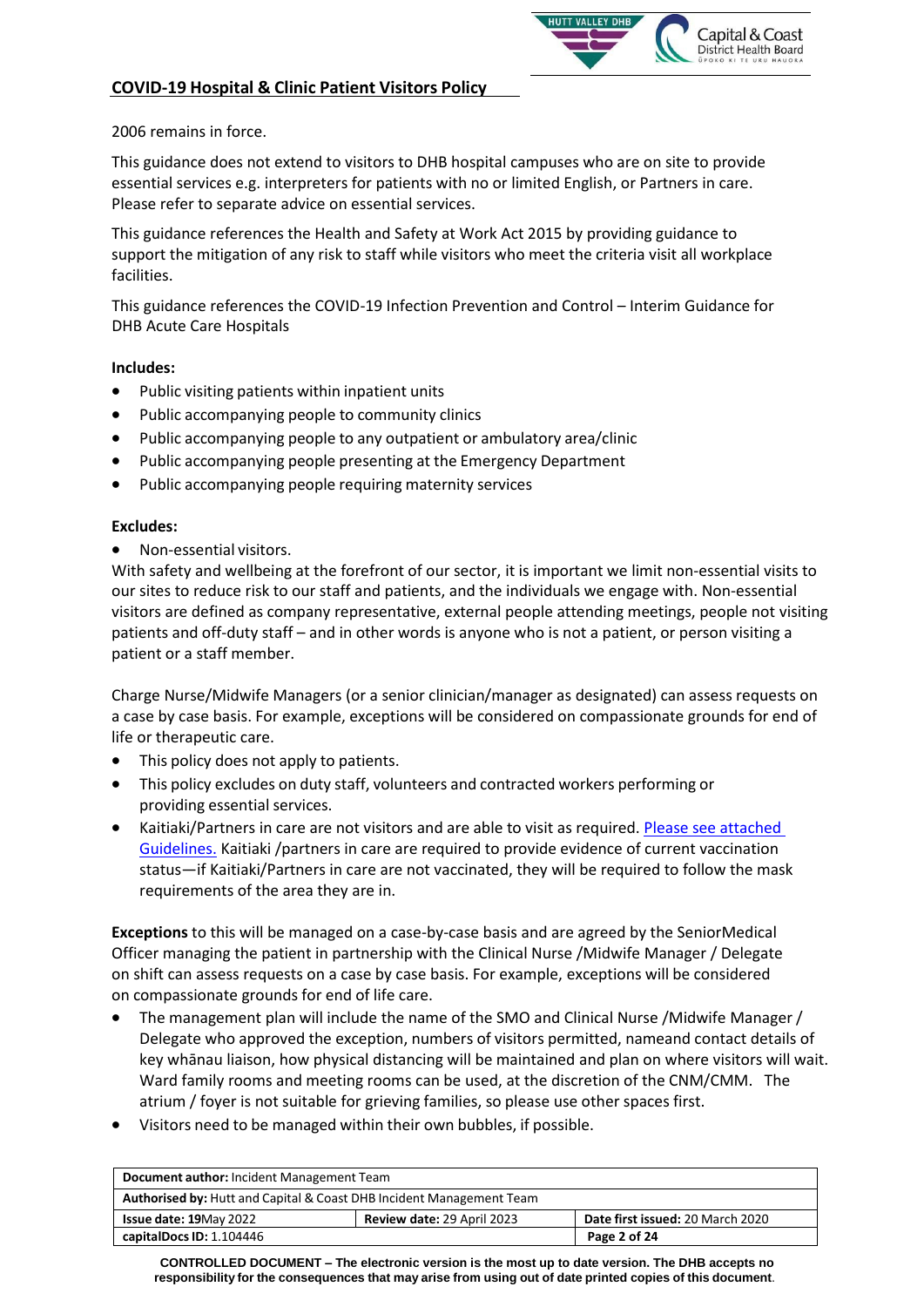

Whānau Care services can help with large groups and other support. CCDHB they can be contacted on ext. 04 3855999 x 80948 or by emailing wcs@ccdhb.org.nz HVDHB [MaoriHealthReferralsHVDHB@huttvalleydhb.org.nz](mailto:MaoriHealthReferralsHVDHB@huttvalleydhb.org.nz)

# **Definitions**

**High risk area** – May include but not limited to Emergency Departments (ED), Intensive Care Units (ICU), High Dependency Units (HDU), Health of the Older Persons, Kenepuru Hospital, Maternity wards, Birthing Suites, Neonatal Intensive Care Unit (NICU), Special Care Baby Unit (SCBU), Mental Health Inpatient units, Coronary Care Unit (CCU), Wellington Blood and Cancer Centre (WBCC) and Ward 5 North, Renal Outpatient and Inpatient areas,Immunology, or other Outpatient areas redesignated or identified by the DHB for the purpose of providing care to patients who have high vulnerability from potential exposure to COVID-19.

**Kaumātua** - For the purposes of this policy Kaumātua refers to an elder (either male orfemale) from any ethnicity who holds a revered position in a family or community.

**Non-essential visitors** - e.g. company representatives, external people attending meetings, people not visiting family / whānau, off-duty staff.

**Patient** - Member of the public receiving / seeking treatment, this includes mental health service users. This includes inpatients and outpatients.

**Support person(s) for Disabled People** - People who provide services that should they be interrupted are liable to endanger the life, health, wellbeing or security of people using services in any community we support.

**Support person(s)** - Required for the purposes of the clinic or hospital visit i.e. Dependent por people with disabilities, needing to deliver bad news. An interpreter is not a support person. **Visitor** - Member of the public not receiving assessment, diagnostics or treatment

**Whānau spokesperson** - The single point of contact for Whānau

 **Kaitiaki/Partner in care** can visit at any time, but this must be in liaison and agreement with clinical Teams **before** visiting.

Kaitiaki/Partners in care are nominated and agreed between the clinical care team and whānau and provide **essential care** for those who are longer-term patients, or patients who require hospital services frequently. They are more involved in the care plan and actively contribute to outcomes.

If you have patients who would meet the above criteria, please discuss with your clinical teams and the patients' whānau. Once agreed, please issue a Kaitiaki /Partner in care card for the person to use during screening at our main entrances. More guidance can be found here.

# **Guidelines**

There is an expectation that Staff will adhere to the vision and values of their respective organisations. This will include:

- Consideration of respect, partnership, cultural sensitivity and equity, and effective communication.
- All staff will maintain respectful communication with family/whānau, carers and support person/people, treating each person with dignity and respect.
- That staff will be treated with respect and that abuse and aggression toward staff will not be tolerated.
- All staff will partner with family/whānau, carers and support person/people regarding this guidance.
- All staff will work with Māori and Pacific health teams/leaders to ensure cultural supports and

| Document author: Incident Management Team                                                       |  |  |
|-------------------------------------------------------------------------------------------------|--|--|
| Authorised by: Hutt and Capital & Coast DHB Incident Management Team                            |  |  |
| Date first issued: 20 March 2020<br>Review date: 29 April 2023<br><b>Issue date: 19May 2022</b> |  |  |
| capitalDocs ID: 1.104446<br>Page 3 of 24                                                        |  |  |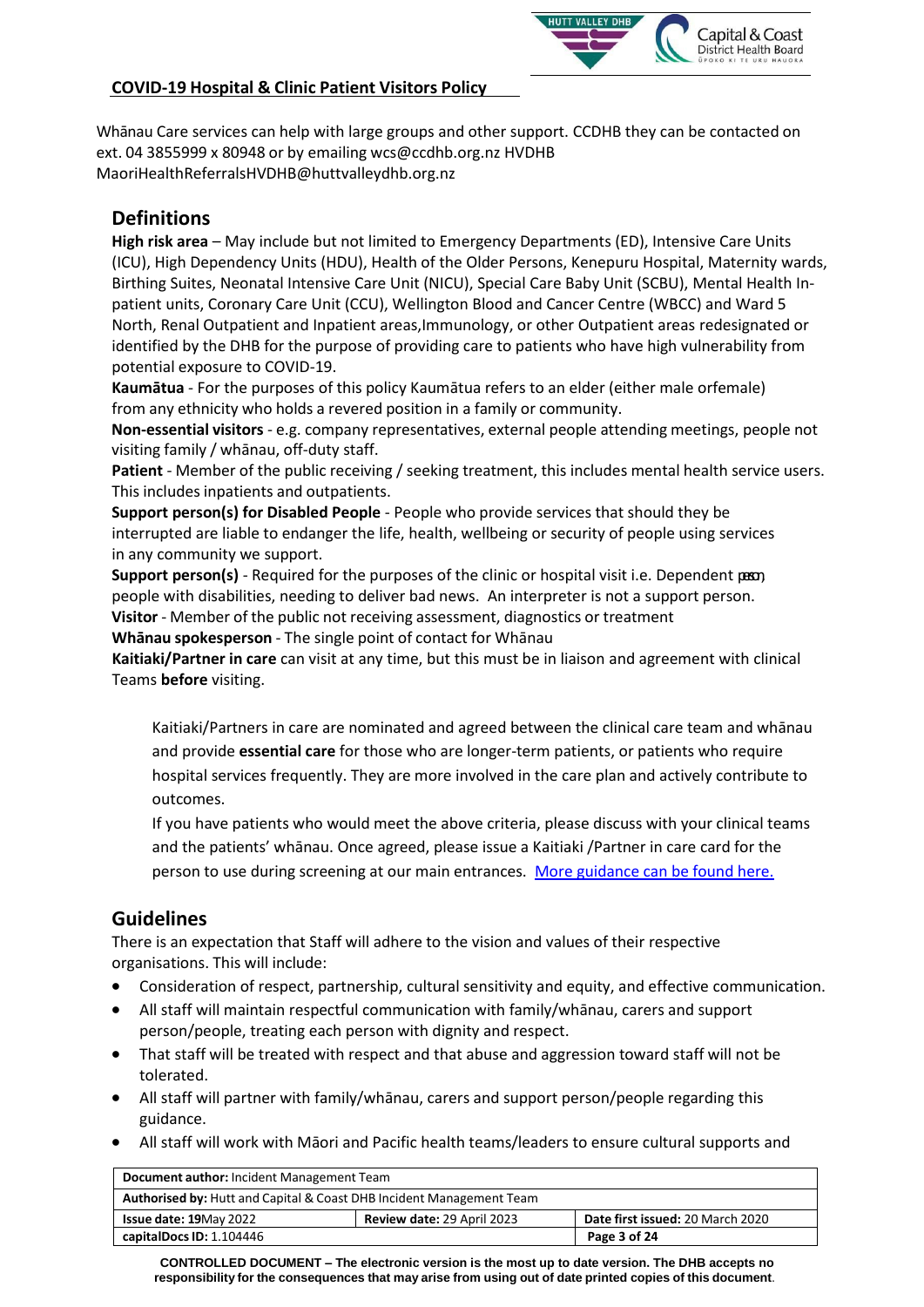aspects of care are considered and actioned.

- Whānau liaison increases as the response level increases.
- Alternative means of communication between patients and whānau/ families are encouraged and enabled.
- DHBs will ensure visibility of the expectations on visitors within the facility including:
	- o visibility of screening questions and processes
	- o limitations such as medical mask wearing at all times
	- o restricting movement within the hospital to the place the patient resides with access to and from that place.

Capital & Coast District Health Board

- DHBs will ensure the visitor guidance is not taken in isolation it is part of a much wider risk assessment associated with the risk of COVID-19 transmission in the organisation and community
- This guidance provides advice for visitor policies to be implemented at DHBs in accordance with their established and agreed incident management team framework and union or health and safety representative engagement forums.
- Changes to this guidance will occur as the environment and science identifies change needed. Any substantial change in direction will follow the usual national engagement process with sign off process

# **Guideline Content**

The COVID-19 Protection Framework is determined by the Government and introduces a new flexible 3 level approach to managing COVID-19 in the community. The framework specifies the public health and social measures to break the transmission of COVID-19 across New Zealand. These measures are informed by scientific knowledge about COVID-19and information about the effectiveness of control measures.

It is appropriate that DHBs continue to operate services as per national guidance e.g. planned care, community framework etc. This enables DHBs to continue to deliver as much didcare and surgery as possible whilst responding quickly and appropriately to COVID 19.

DHBs will ensure the visitor guidance is not taken in isolation - it is part of a much wider risk assessment e.g. Vaccination/ testing/ staffing MIQFs/workforce levels.

DHBs will set visiting hours and the appropriate number of visitors allowed per patient atany one time. These may differ from DHB to DHB to reflect the community and hospital needs and ensure appropriate security and support for staff is available.

DHBs will work towards separate entrances for visitors and those attending clinic, outpatients or treatment, where it is practicable to do so with existing facility design.

### **Risk assessment**

DHBs cannot eliminate the risk of introduction and spread of COVID-19 in hospital without removing and restricting all people from the hospital. This is not practical nor is it in the public or patient interest. DHBs have introduced several controls e.g. security measures, restricted access to areas, which enable decisions of risk-based trade-offs to maintain patient, worker and visitor safety to mitigate the risk of COVID-19 spread by visitors to hospital facilities. The COVID-19 Hospital & Clinic Patient Visiting Guidance is one of the ways that DHBs are minimising the risk of COVID-19 to patients, staff and the wider community.

| Document author: Incident Management Team                            |                            |                                  |
|----------------------------------------------------------------------|----------------------------|----------------------------------|
| Authorised by: Hutt and Capital & Coast DHB Incident Management Team |                            |                                  |
| <b>Issue date: 19May 2022</b>                                        | Review date: 29 April 2023 | Date first issued: 20 March 2020 |
| capitalDocs ID: 1.104446<br>Page 4 of 24                             |                            |                                  |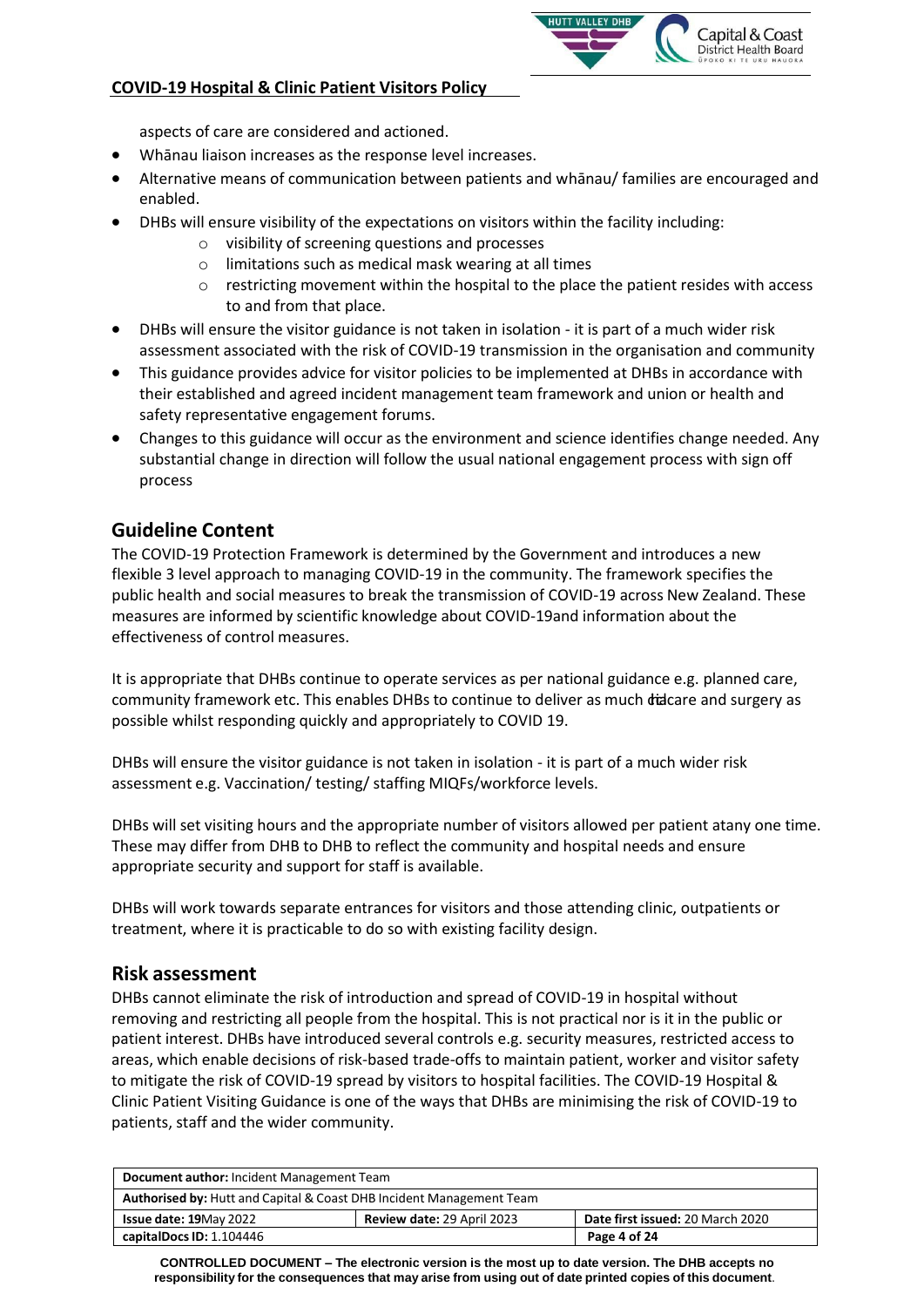#### **Visitors with symptoms**

Visitors with acute respiratory symptoms (e.g. cough, sore throat, flu like symptoms) or abdominal pain and diarrhoea, or those who have been at a local area of interest or with a household contact to current COVID-19 case must not attend unless prior arrangements are made.

Capital & Coast District Health Board

Public information including signage should be in place at all entrances to reflect this. A process should be in place to manage unwell visitors.

While visiting any DHB facility, visitors will:

- Maintain the appropriate and effective wearing of masks in all public and patient areas
- Maintain physical distancing

#### **Hospital Response level Stage Two and Three**

#### **Visitors to inpatient areas with mask exemptions: (Outpatient information in progress)**

- Visitors who are not able to wear a mask on site will have some restrictions placed on visiting in order to protect staff, themselves and our patients.
- Visits by visitors with mask exemptions may occur if:
	- $\circ$  patient being visited agrees and the patient is prepared to wear a medical mask themselves during the visit
	- o Or the visit can occur in a single room
	- o And the visit lasts no more than 30 minutes
- If a single room for the visit is not possible, then the visitor must agree to have a RAT test prior to entry to hospital (or can produce evidence of negative RAT within preceding 24 hours or negative PCR within preceding 48 hours) prior to visit being granted.
- For end of life care or emergency situations, the wards will try to accommodate the needs of patient and their whānau as much as possible, but due to the pandemic, will not compromise the safety of other patients or staff.
- Note: Visits by people with mask exemptions will require coordination with the ward, and as such, must be an arranged in advance.

#### **General Guidance for COVID-19 testing of support people/ Kaitiaki**

Kaitiaki/Partners in care must be asymptomatic, not be household contacts and able to wear a mask.

At phases 2 and 3, if a Kaitiaki/Partner in care is staying overnight, a RAT test may be performed on the ward in a suitable space. Self-testing with RAT may be delegated to Kaitiaki Partner in care who is competent with this.

#### **DHB or DHB affiliated facilities offering overnight stay to whānau members of patients in hospital:**

During phase 2 and 3 of hospital pandemic phases the DHB recommend:

- PCR for family members prior to stay.
- Ensuring family members wear masks while outside of their rooms.
- Ensuring different family groups do not eat or drink together

If whānau members develop symptoms they should test themselves with RAT test provided by the DHB.

| Document author: Incident Management Team                                                       |  |  |
|-------------------------------------------------------------------------------------------------|--|--|
| Authorised by: Hutt and Capital & Coast DHB Incident Management Team                            |  |  |
| Date first issued: 20 March 2020<br>Review date: 29 April 2023<br><b>Issue date: 19May 2022</b> |  |  |
| capitalDocs ID: 1.104446<br>Page 5 of 24                                                        |  |  |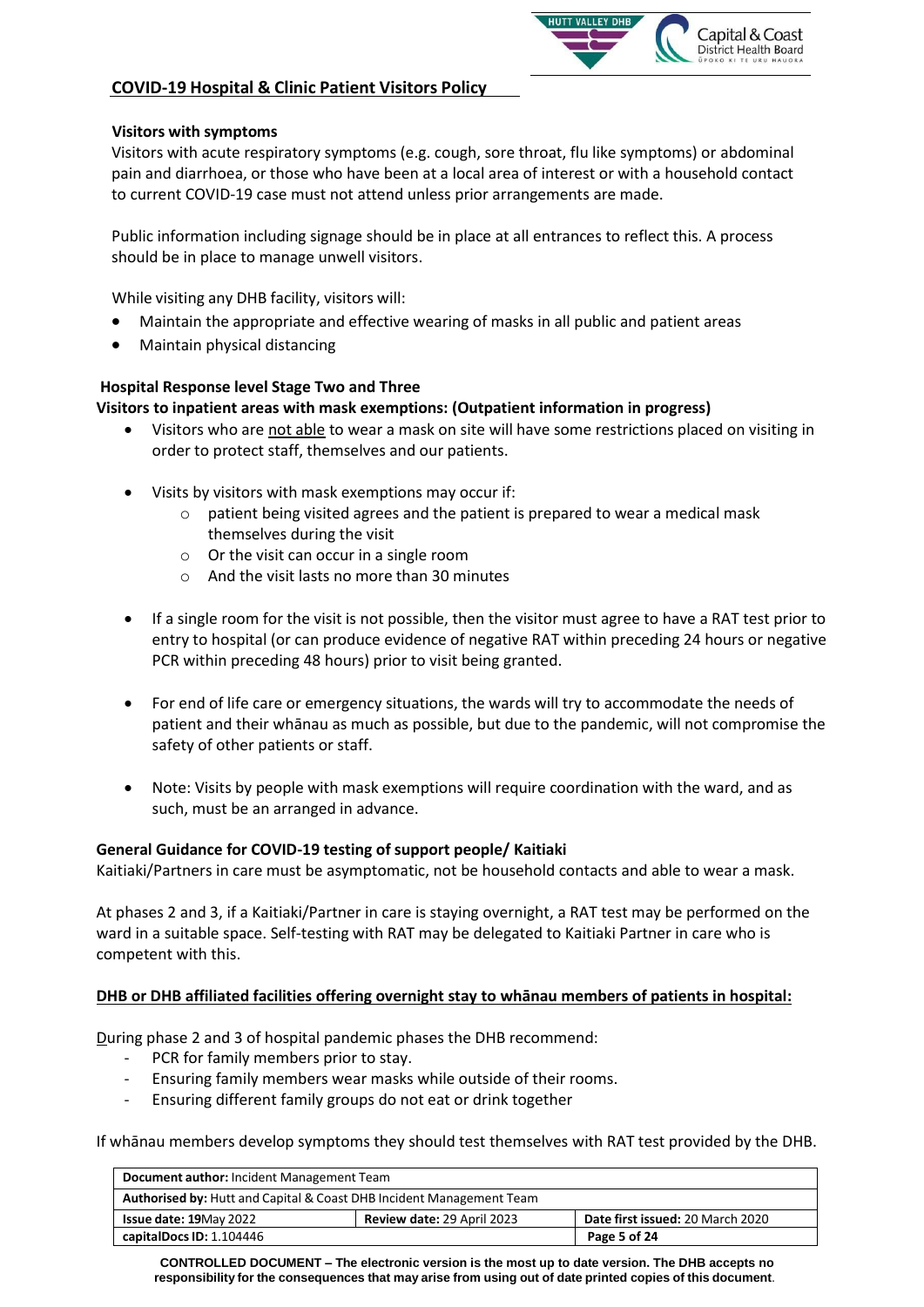

If whānau members are positive for COVID they should

- Ring the manager of the facility to inform the manager.
- Make arrangements to leave the facility and return home.
- The manager will contact the Infection, Prevention and Control team for advice.
- In special circumstances positive family members may need to self-isolate in the facility. This will affect the facilities ability to provide care to others and will need to be discussed with manager and IPC team.

#### **Patients admitted with COVID-19**

Visiting patients who have been admitted with COVID-19 during the active (infective) period of their infection will be more restrictive and managed on a case by case basis. The reason for this is to ensure that Personal Protection Equipment (PPE) processes are adhered to, and to minimise any risk of avoidable transmission. Other methods of communicating with a patient with COVID-19 should be facilitated as appropriate, such as video conference, FaceTime Zoom, Skype etc.

It is recommended that family/whānau, carers and support person/people must designate a whānau spokesperson who will be the point of contact for the whānau regarding the visiting and any changes to it. Before any visitor can enter an area where there are COVID-19 positive patients, they must be met by an appropriate staff member who will ensure personal hygiene requirements are met, and Personal Protection Equipment is appropriately worn and explanation of the guidance.

#### **Visitorsin self-isolation**

Anyone that is under self-isolation (due to being a case or a household contact within preceding 10 days) will not be able to visit in the usual way and will require specific visiting arrangements to be negotiated.

#### **Vaccination status**

Visitors to DHB facilities will not have to demonstrate vaccination status nor provide evidence of a negative swab or undertake a swab to enter.

#### **High–Risk Areas**

If existing visiting policies within high-risk areas are more rigorous than stated in these guidelines, they should be followed.

#### **People with a Disability**

Under any Alert Levels where visitor restrictions are in place, an exception will be made for disable peoplewho are in hospital or must attend an outpatient appointment where they need a support person.

For example, a sign language interpreter, support person for someone with a learning disability, visitors interpreting for elderly whānau/family members with no/limited English or someone to assist with mobility is allowed in addition to that person's permitted visitor/s. Consideration to be given to those attending appointments for poor or pending prognosis e.g. Cancer.

| Document author: Incident Management Team                            |                            |                                  |
|----------------------------------------------------------------------|----------------------------|----------------------------------|
| Authorised by: Hutt and Capital & Coast DHB Incident Management Team |                            |                                  |
| <b>Issue date: 19</b> May 2022                                       | Review date: 29 April 2023 | Date first issued: 20 March 2020 |
| capitalDocs ID: 1.104446<br>Page 6 of 24                             |                            |                                  |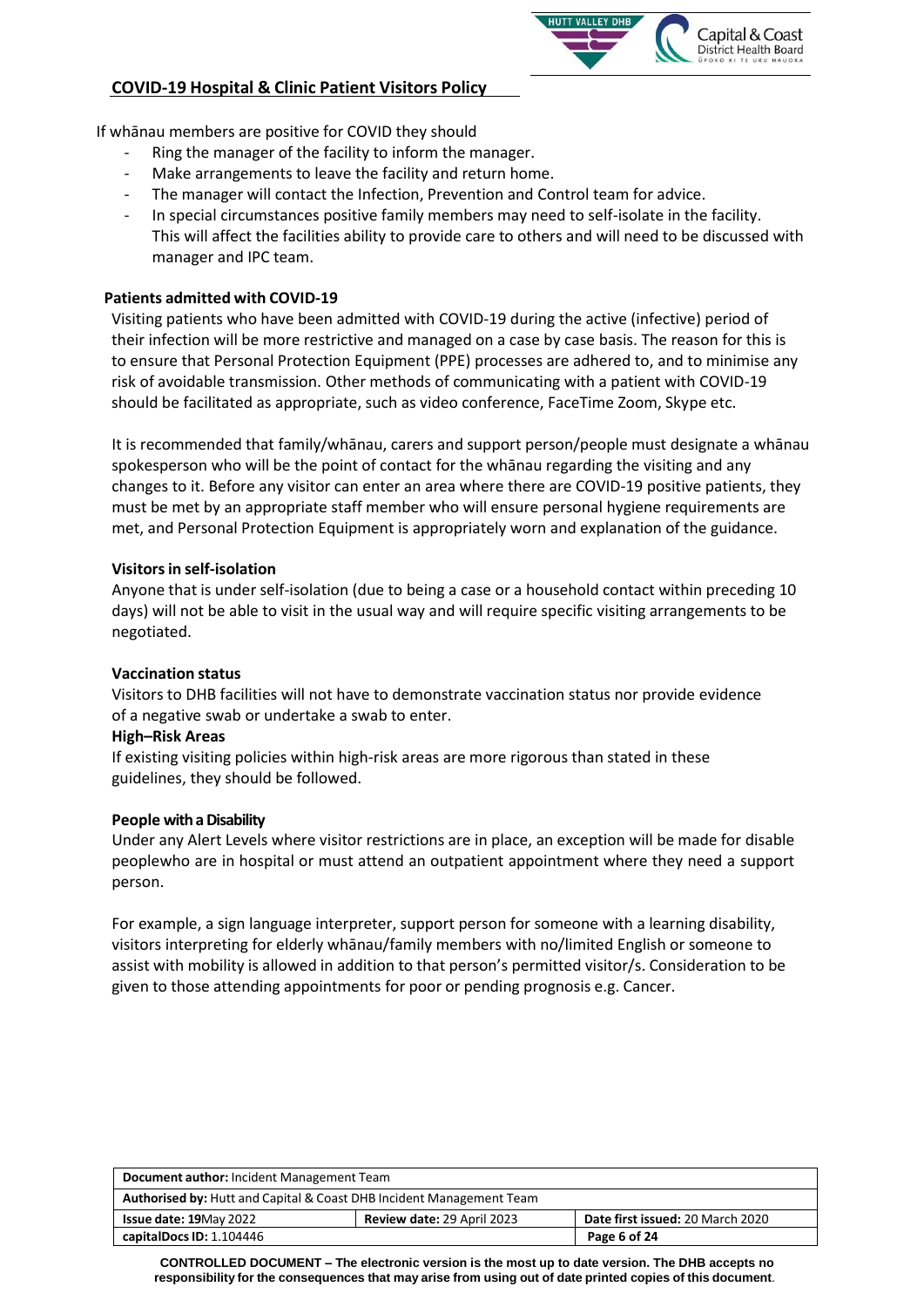

### **Outpatients**

### **Support People at Outpatients**

**Support person(s) for people with a disability -** People who provide services that should they be interrupted are liable to endanger the life, health, wellbeing or security of people using services in any community we support.

**Support person(s)** - Required for the purposes of the clinic or hospital visit i.e. Dependent people with disabilities, and or to provide psychological support such as in the case of returning to clinic fort outcome of cancer testing.

The guidance around support people for patients attending outpatient appointments varies at different response stages. Please refer to the guidance at each stage at the back of this document.

#### **Accommodating support people and interpreters at appointments**

Deaf people coming to an outpatient appointment are entitled to have a support person if required and an interpreter with them – support people and interpreters play very different roles

This also applies to other disabled people who may bring a support person, or personal assistant who is paid to be their support person. This too is separate to having a support person with them.

**Interpreters** are not a support person and is always able to attend. If you have questions, contact [disability@ccdhb.org.nz](mailto:disability@ccdhb.org.nz) or call 0800 DISABILITY.

#### **Children at Outpatients**

Children who attend an outpatient appointment with the parent or sibling whose appointment it is, are permitted if there are no alternatives to childcare available.

A child is able at all stages to have an adult or caregiver accompany them.

**Kaitiaki/Partners in care** can visit at any time, but this must be in liaison and agreement with clinical teams before visiting.

**Kaitiaki/Partners in care** are nominated and agreed between the clinical care team and whānau and provide essential care for those who are longer-term patients, or patients who require hospital services frequently. They are more involved in the care plan and actively contribute to outcomes.

If you have patients who would meet the above criteria, please discuss with your clinical teams and the patients' whānau. Once agreed, please issue a Kaitiaki /Partners in care card for the person to use during screening at our main entrances. More guidance can be found here.

| Document author: Incident Management Team                            |                            |                                  |
|----------------------------------------------------------------------|----------------------------|----------------------------------|
| Authorised by: Hutt and Capital & Coast DHB Incident Management Team |                            |                                  |
| <b>Issue date: 19May 2022</b>                                        | Review date: 29 April 2023 | Date first issued: 20 March 2020 |
| capitalDocs ID: 1.104446<br>Page 7 of 24                             |                            |                                  |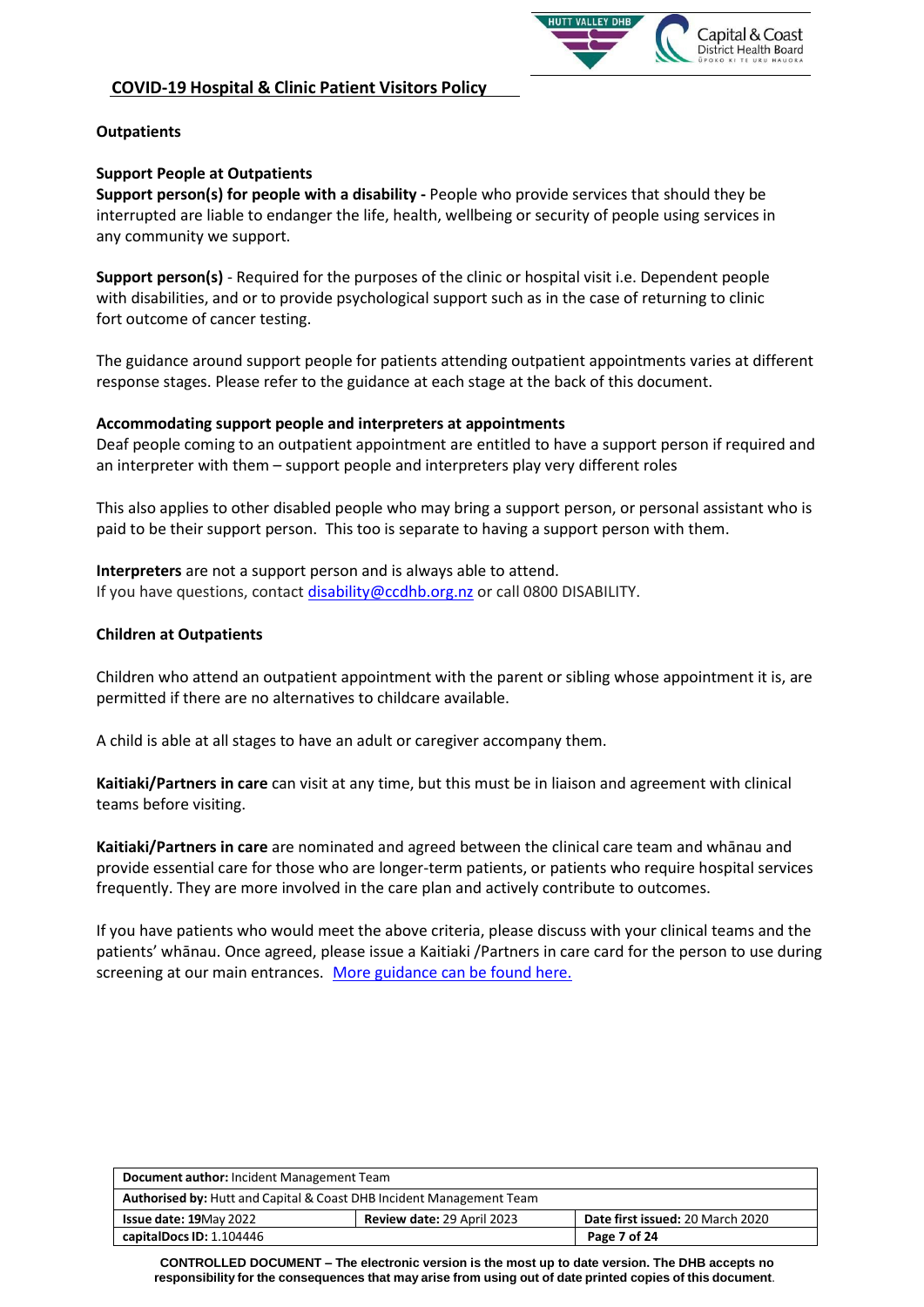

# **2DHB Hospital Response Framework, Bed Escalation Plan Adult inpatients**

# **Use hyperlink for latest version**

**2DHB Hospital Response Framework [Bed Escalation Plan Adult inpatients...](http://silentone/content/capitalDoc/200_24_Hour__Flight___Anaesthesia__Pain___ICU_and_Theatre__Perioperative_Services_and_Outpatients__Surgical/Policies_procedures/000000105618/__file__/000000105618.pdf)**

# capitalDocs ID 1.105618

The Hospital Response Level may not always align with the National COVID-19 Protection Framework (Traffic Light system). The decision to change the 2DHB Hospital Response Level will be based on consideration of all the factors within the above framework.

| Document author: Incident Management Team                            |                            |                                  |
|----------------------------------------------------------------------|----------------------------|----------------------------------|
| Authorised by: Hutt and Capital & Coast DHB Incident Management Team |                            |                                  |
| <b>Issue date: 19May 2022</b>                                        | Review date: 29 April 2023 | Date first issued: 20 March 2020 |
| capitalDocs ID: 1.104446<br>Page 8 of 24                             |                            |                                  |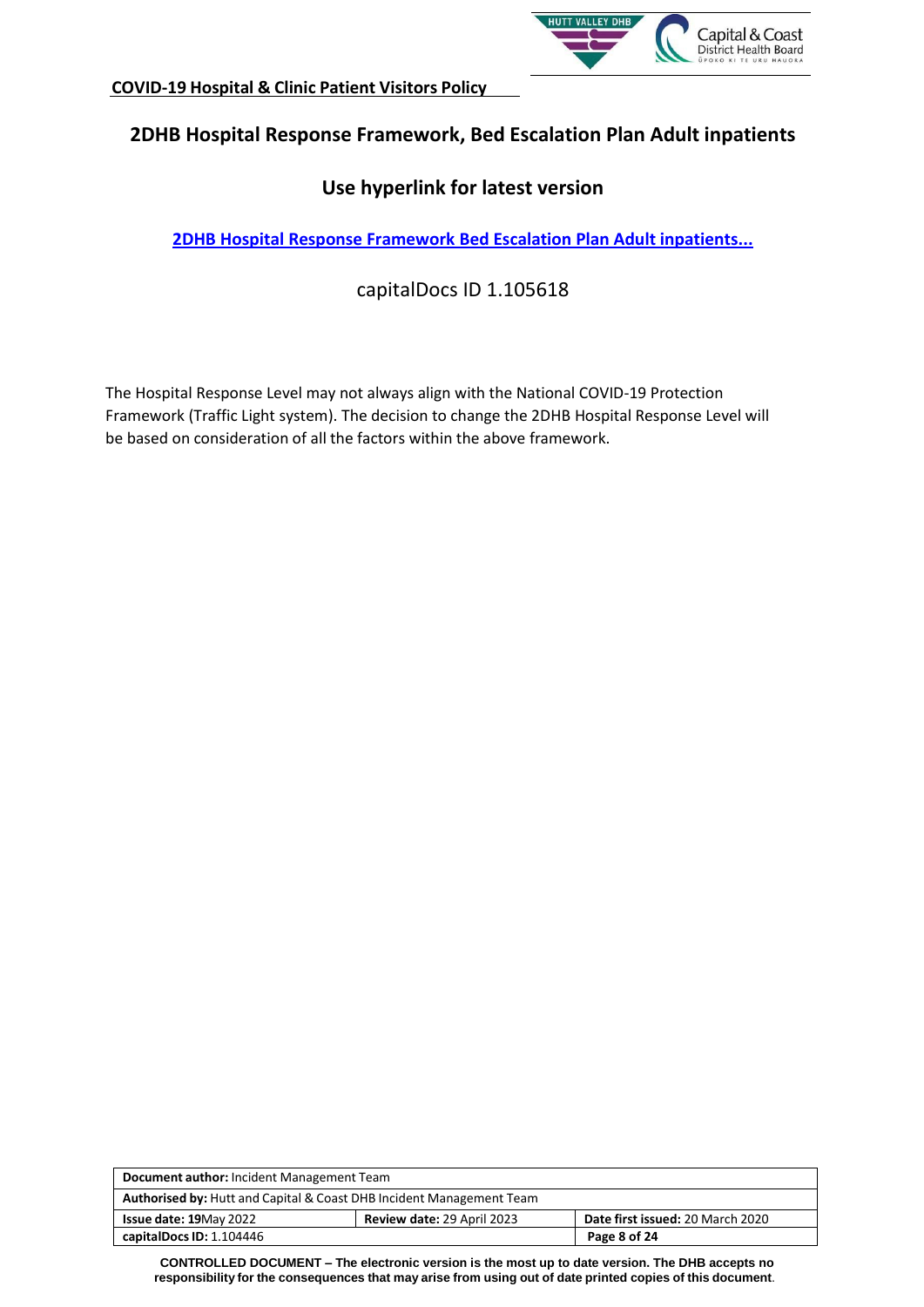

# **2DHB Hospital and Clinic Patients Visitors Policy**

The Hospital Response Level may not always align with the National COVID-19 Protection Framework

| <b>COVID Readiness</b>                                                                                                                                                                                                                                                        | Visitors to the<br>high-risk                                                                                         | <b>High Risk Areas</b><br>All visitors are to be wearing a medical mask and practice good hand hygiene.                                                                                                                                                                                                                                                                                                                                                                                                                                                                                                                                                                                                                                                                                                                                                                                                    |
|-------------------------------------------------------------------------------------------------------------------------------------------------------------------------------------------------------------------------------------------------------------------------------|----------------------------------------------------------------------------------------------------------------------|------------------------------------------------------------------------------------------------------------------------------------------------------------------------------------------------------------------------------------------------------------------------------------------------------------------------------------------------------------------------------------------------------------------------------------------------------------------------------------------------------------------------------------------------------------------------------------------------------------------------------------------------------------------------------------------------------------------------------------------------------------------------------------------------------------------------------------------------------------------------------------------------------------|
| No local COVID<br>patients hospitalised<br>and any cases and<br>contacts in the<br>community are<br>isolated and well<br>contained<br><b>Staffing and facilities</b><br>only impacted by<br>training and readiness<br>preparations, or<br>regional or national<br>deployments | <b>CCDHB</b> visiting<br>hours 10:00-<br>13:00 and 15:00-<br>20:00<br><b>HVDHB visiting</b><br>hours 08:00-<br>20:00 | Visitors with known COVID-19 contact or symptoms will not be granted access and will be directed to<br>Community Based Assessment Centre (CBAC) or to contact Healthline or GP.<br>No visitors under 12 years without prior approval from the CNM/CMM<br>Birthing Suite and Maternity Wards (CCDHB includes 4 North Gynae)<br>For maternity services: where there is no suspicion of COVID-19 contact or symptoms for either the<br>patient or visitors, two people (birthing partner and one other support person) can accompany patients<br>into the birthing suite. All admitted woman will undergo POC PCR. All birthing partners will undergo a<br><b>RAT</b><br>Once the baby is born, two people at a time can visit. The birthing partner is counted as a<br>visitor so if present it is the birthing partner plus one visitor. The birth partner can stay<br>overnight with agreement of the CMM. |
| Planned care<br>unaffected                                                                                                                                                                                                                                                    |                                                                                                                      | COVID positive woman/person and birth partner:<br>Birthing partners accompanying COVID positive woman will be assumed to be positive.<br>The support person is to remain room by being provided meals. Generally they will not be able to<br>accompany the COVID positive pregnant woman or person for tests and procedures.<br>When they leave the room they must wear a mask, use hand sanitiser and directly exit the hospital.<br>COVID positive birthing partners are not to go to access any of the hospital Cafes.                                                                                                                                                                                                                                                                                                                                                                                  |
|                                                                                                                                                                                                                                                                               |                                                                                                                      | Maternity Guidance for testing support people is found here:<br>2DHB COVID 19 Management of Support People in Maternity ID 1.105693<br>NICU/SCBU<br>Both parents and OR legal guardians may visit. No siblings or other whanau are permitted<br>without prior approval.<br><b>Oncology (Cancer) 5 North</b>                                                                                                                                                                                                                                                                                                                                                                                                                                                                                                                                                                                                |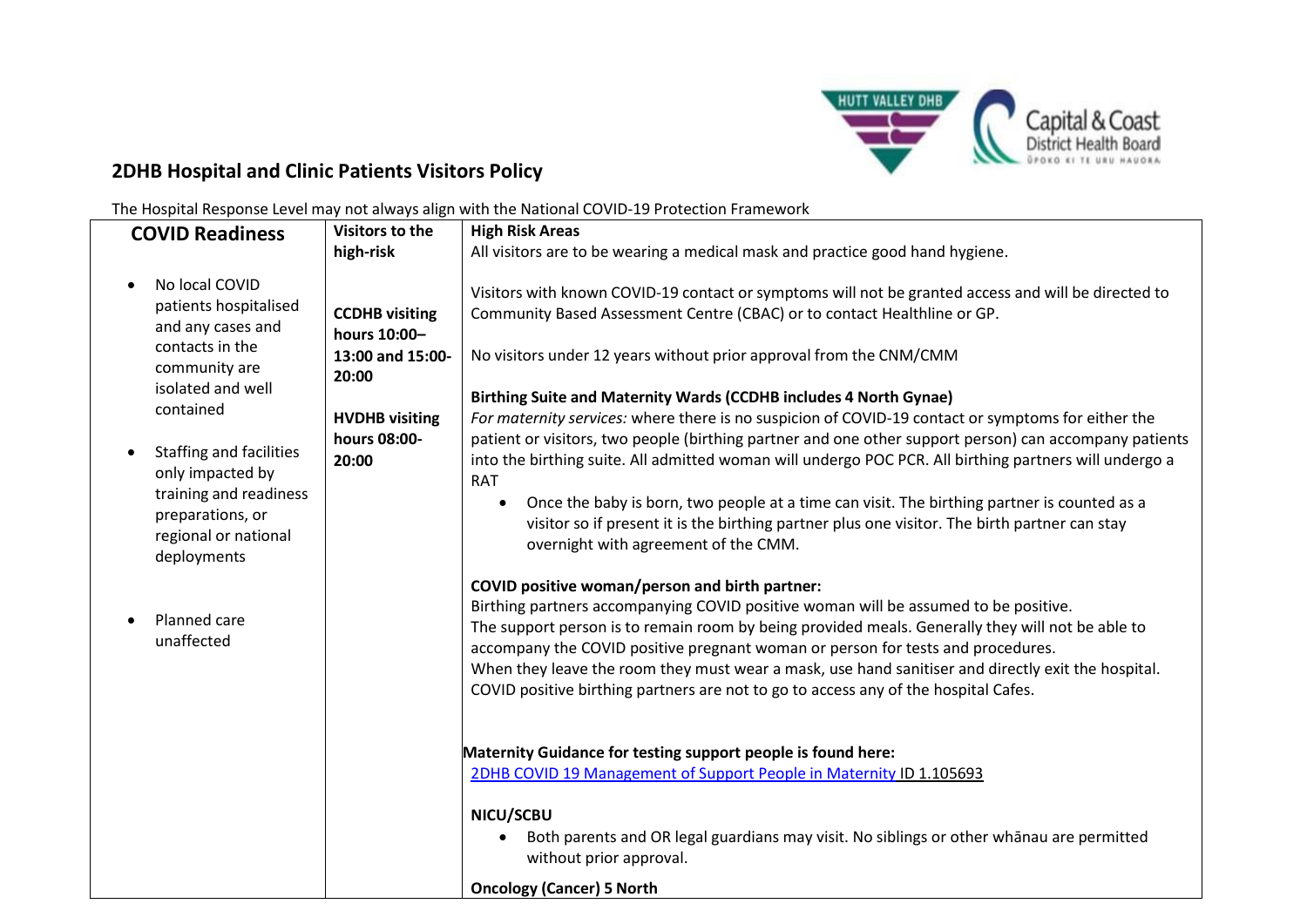| Visiting is only allowed during visiting hours and is limited to 1 adult at a time<br>All out of region visitors need to be discussed with and agreed by the patients SMO and ID SMO<br><b>Dialysis</b><br>Due to space constraints no visiting or support people                                                                                                                                                                                                                                              |
|----------------------------------------------------------------------------------------------------------------------------------------------------------------------------------------------------------------------------------------------------------------------------------------------------------------------------------------------------------------------------------------------------------------------------------------------------------------------------------------------------------------|
| <b>Emergency Department and Kenepuru Accident and Medical</b><br>One visitor (and one support person if required - see page 5 for definition People with<br>Disabilities) - not interchangeable - unless approval from CNM/SMO<br>If unable to maintain social distancing in waiting room and in department, will ask support<br>$\bullet$<br>people to leave<br>Minimised movement around department<br>$\bullet$<br>Parents/support people accompanying children should be well. If unable to provide a well |
| parent, then must follow droplet precautions for both parent and child<br><b>Intensive Care</b><br>ICU will be allowing in a total of 2 into the ICU per patient at a time.<br>$\bullet$<br><b>COVID Inpatient wards</b>                                                                                                                                                                                                                                                                                       |
| Visiting only as agreed by CNM/CMM and SMO<br>Health of The Older Person's including Kenepuru Hospital<br>Two visitors at a time.                                                                                                                                                                                                                                                                                                                                                                              |
|                                                                                                                                                                                                                                                                                                                                                                                                                                                                                                                |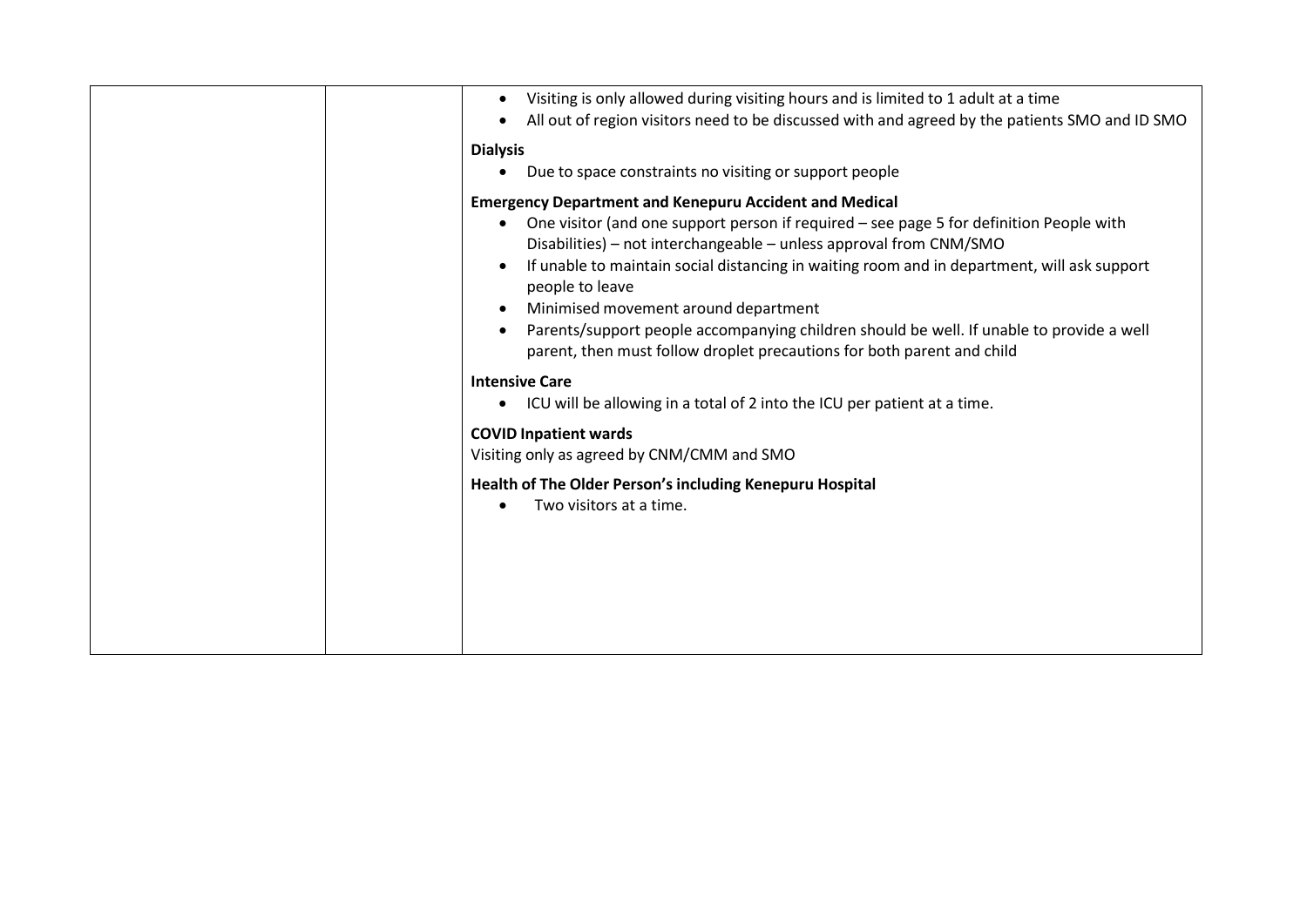| <b>Visitors to all</b><br>other areas | Visitors with no suspicion of COVID-19 will be able to enter. A maximum of two visitors at any one time<br>may visit a patient at the hospital or clinic.<br>When more visitors need to be approved this will be at the discretion of the CNM/CMM and SMO.<br>Whānau will nominate a key contact person as liaison.<br>Children under 12 years old may visit and are counted as one of the two visitors (children under<br>12 months of age not counted in the numbers).                                                                                                                                                                                                                                                                                                                                                                                                        |
|---------------------------------------|---------------------------------------------------------------------------------------------------------------------------------------------------------------------------------------------------------------------------------------------------------------------------------------------------------------------------------------------------------------------------------------------------------------------------------------------------------------------------------------------------------------------------------------------------------------------------------------------------------------------------------------------------------------------------------------------------------------------------------------------------------------------------------------------------------------------------------------------------------------------------------|
|                                       | All visitors are to be wearing a medical mask and practice good hand hygiene.<br>All visitors to practice safe social distancing and should remain two metres away from others as far as is<br>practicable. Should this not be practical due to multi-bed rooms, the numbers of visitors in each multi-<br>bed room should be limited at each time to maintain distancing.<br>Visitors with known COVID-19 contact or symptoms will not be granted access and will be directed to<br>Community Based Assessment Centre (CBAC) or to contact Healthline or GP.<br>Usual visiting hours are adhered to, unless by prior arrangement with the Charge Nurse/Midwife<br>Manager or senior clinician/manager on shift. Whanau will nominate a key contact person.<br>For children, parents/caregivers can visit at any time and both parents/caregivers can visit at the same<br>time |
| <b>Outpatient</b><br>clinics          | Patients are encouraged to come alone to their appointment if able.<br>A maximum of two support people to accompany a patient if required. Kaitiaki /partners in care are<br>included in these numbers may support/accompany at any time.<br>Interpreters are not counted as visitors.                                                                                                                                                                                                                                                                                                                                                                                                                                                                                                                                                                                          |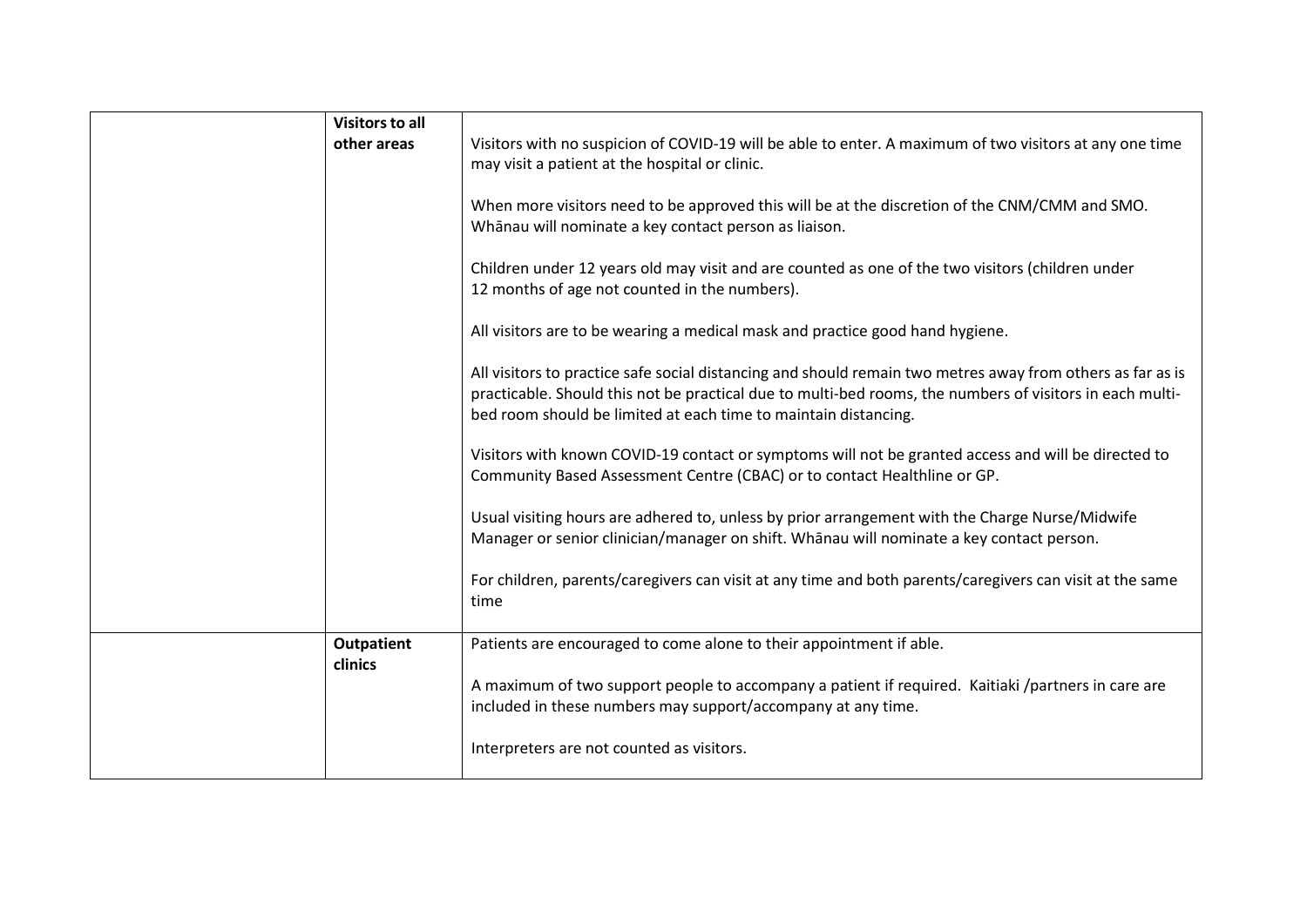| Stage 1                                                                                                    | <b>Visitors to the</b> | <b>High Risk Areas</b>                                                                                                                                                                                                                                                                                                                                                                                                                                                                                                                                                                                                        |  |  |
|------------------------------------------------------------------------------------------------------------|------------------------|-------------------------------------------------------------------------------------------------------------------------------------------------------------------------------------------------------------------------------------------------------------------------------------------------------------------------------------------------------------------------------------------------------------------------------------------------------------------------------------------------------------------------------------------------------------------------------------------------------------------------------|--|--|
|                                                                                                            | high-risk areas        | Visitors with known COVID-19 contact or symptoms will not be granted access and will be directed to<br>Community Based Assessment Centre (CBAC) or to contact Healthline or GP.                                                                                                                                                                                                                                                                                                                                                                                                                                               |  |  |
| COVID patients in<br>hospital and cases in<br>the community are<br>monitored, managed<br>and under control |                        | No visitors under 12 years without prior approval from the CNM/CMM<br>Birthing Suite and Maternity Wards (CCDHB includes 4 North Gynae)<br>For maternity services: where there is no suspicion of COVID-19 contact or symptoms for either the<br>patient or visitors, two people (birthing partner and one other support person) can accompany patients<br>into the birthing suite. All admitted woman will undergo POC PCR. All birthing partners will undergo a<br><b>RAT</b>                                                                                                                                               |  |  |
| Isolation capacity<br>manageable and ICU<br>capacity manageable                                            |                        | Once the baby is born, two people at a time can visit. The birthing partner is counted as a<br>$\bullet$<br>visitor so if present it is the birthing partner plus one visitor. The birth partner can stay<br>overnight with agreement of the CMM.                                                                                                                                                                                                                                                                                                                                                                             |  |  |
| <b>Staffing and facilities</b><br>minimally impacted                                                       |                        | COVID positive woman/person and birth partner:<br>Birthing partners accompanying COVID positive woman will be assumed to be positive.<br>The support person will remain in the room and will be provided meals. Generally they will not be<br>able to accompany the COVID positive pregnant woman or person for tests and procedures.<br>When they leave the room they must wear a mask, use hand sanitiser and directly exit the hospital.<br>COVID positive birthing partners are not to go to access any of the Cafes.                                                                                                     |  |  |
| Planned care<br>continues with<br>minimal impacts                                                          |                        | Maternity Guidance for testing support people is found here:<br>2DHB COVID 19 Management of Support People in Maternity                                                                                                                                                                                                                                                                                                                                                                                                                                                                                                       |  |  |
|                                                                                                            |                        | NICU/SCBU<br>Both parents and/or legal guardians may visit. No siblings or other whanau are permitted<br>$\bullet$<br>without prior approval.<br><b>Oncology (Cancer) 5 North</b><br>Visiting is only allowed during visiting hours and is limited to 1 adult at a time<br>$\bullet$<br><b>Dialysis</b><br>Due to space constraints no visiting or support people<br>$\bullet$<br><b>Emergency Department and Kenepuru Accident and Medical</b><br>One visitor (and one support person if required - see page 5 for definition People with<br>$\bullet$<br>Disabilities) – not interchangeable – unless approval from CNM/SMO |  |  |
|                                                                                                            |                        | If unable to maintain social distancing in waiting room and in department, will ask support<br>$\bullet$                                                                                                                                                                                                                                                                                                                                                                                                                                                                                                                      |  |  |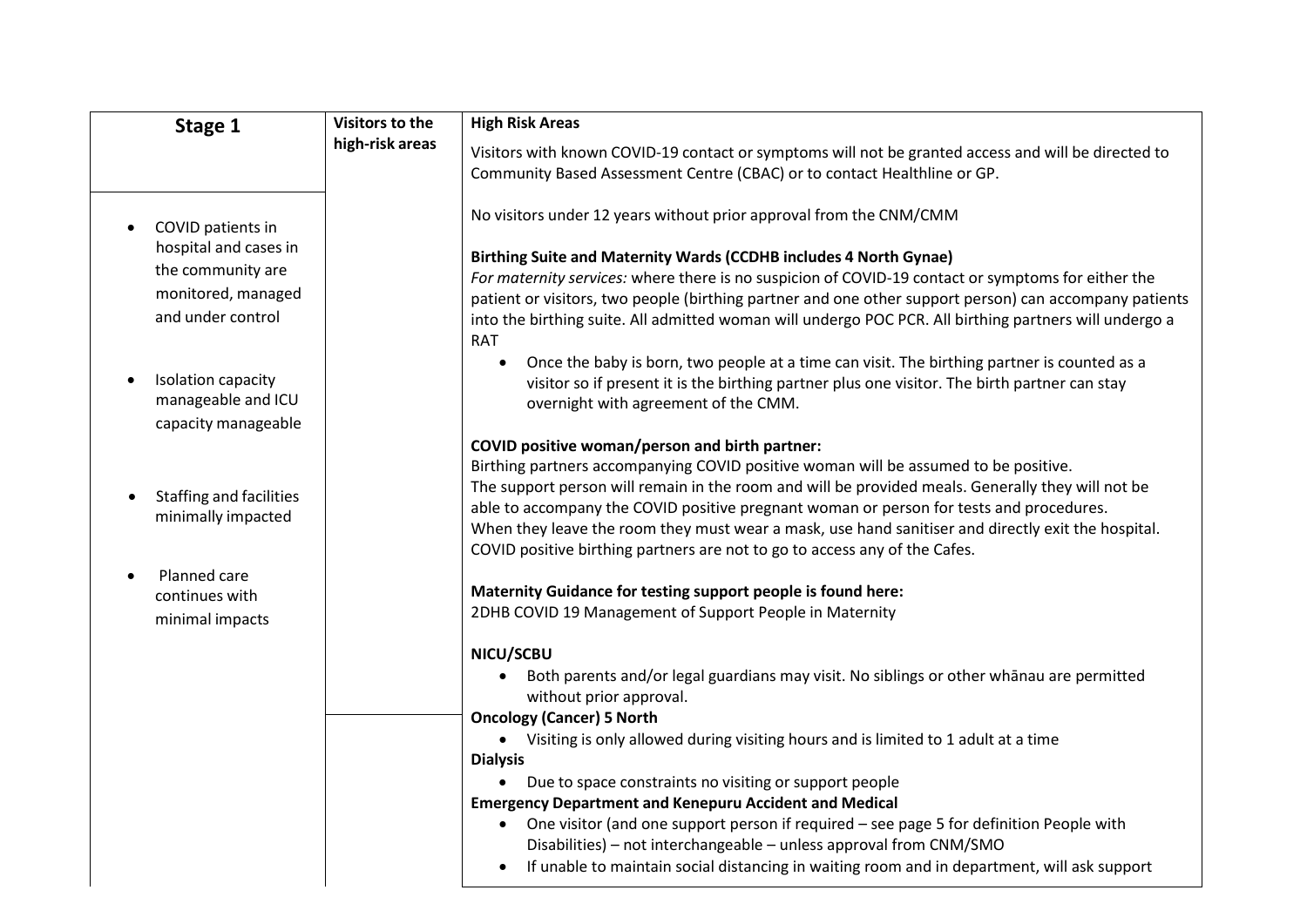| people to leave<br>Minimised movement around department<br>Parents/support people accompanying children should be well. If unable to provide a well<br>parent, then must follow droplet precautions for both parent and child<br><b>COVID In patient wards</b><br>Visiting as agreed by CNM/CMM and SMO<br><b>Intensive Care</b><br>otherwise)<br>5 visitors allowed at the end of life<br>2DHB Health of The Older Person's wards including Kenepuru Hospital<br>One visitors at a time; and only during visiting hours<br>٠<br>Kaitiaki if granted an exemption can remain outside of visiting hours; and if staying<br>$\bullet$<br>overnight they will need to undergo a PCR (IDNow or lab based) |                                                                                                 |
|-------------------------------------------------------------------------------------------------------------------------------------------------------------------------------------------------------------------------------------------------------------------------------------------------------------------------------------------------------------------------------------------------------------------------------------------------------------------------------------------------------------------------------------------------------------------------------------------------------------------------------------------------------------------------------------------------------|-------------------------------------------------------------------------------------------------|
|                                                                                                                                                                                                                                                                                                                                                                                                                                                                                                                                                                                                                                                                                                       |                                                                                                 |
|                                                                                                                                                                                                                                                                                                                                                                                                                                                                                                                                                                                                                                                                                                       |                                                                                                 |
|                                                                                                                                                                                                                                                                                                                                                                                                                                                                                                                                                                                                                                                                                                       |                                                                                                 |
|                                                                                                                                                                                                                                                                                                                                                                                                                                                                                                                                                                                                                                                                                                       |                                                                                                 |
|                                                                                                                                                                                                                                                                                                                                                                                                                                                                                                                                                                                                                                                                                                       |                                                                                                 |
|                                                                                                                                                                                                                                                                                                                                                                                                                                                                                                                                                                                                                                                                                                       |                                                                                                 |
|                                                                                                                                                                                                                                                                                                                                                                                                                                                                                                                                                                                                                                                                                                       |                                                                                                 |
|                                                                                                                                                                                                                                                                                                                                                                                                                                                                                                                                                                                                                                                                                                       | ICU will be allowing 2 visitors, per patient per day (HVDHB within visiting hours unless agreed |
|                                                                                                                                                                                                                                                                                                                                                                                                                                                                                                                                                                                                                                                                                                       |                                                                                                 |
|                                                                                                                                                                                                                                                                                                                                                                                                                                                                                                                                                                                                                                                                                                       |                                                                                                 |
|                                                                                                                                                                                                                                                                                                                                                                                                                                                                                                                                                                                                                                                                                                       |                                                                                                 |
|                                                                                                                                                                                                                                                                                                                                                                                                                                                                                                                                                                                                                                                                                                       |                                                                                                 |
|                                                                                                                                                                                                                                                                                                                                                                                                                                                                                                                                                                                                                                                                                                       |                                                                                                 |
|                                                                                                                                                                                                                                                                                                                                                                                                                                                                                                                                                                                                                                                                                                       |                                                                                                 |
|                                                                                                                                                                                                                                                                                                                                                                                                                                                                                                                                                                                                                                                                                                       |                                                                                                 |
|                                                                                                                                                                                                                                                                                                                                                                                                                                                                                                                                                                                                                                                                                                       |                                                                                                 |
|                                                                                                                                                                                                                                                                                                                                                                                                                                                                                                                                                                                                                                                                                                       |                                                                                                 |
|                                                                                                                                                                                                                                                                                                                                                                                                                                                                                                                                                                                                                                                                                                       |                                                                                                 |
|                                                                                                                                                                                                                                                                                                                                                                                                                                                                                                                                                                                                                                                                                                       |                                                                                                 |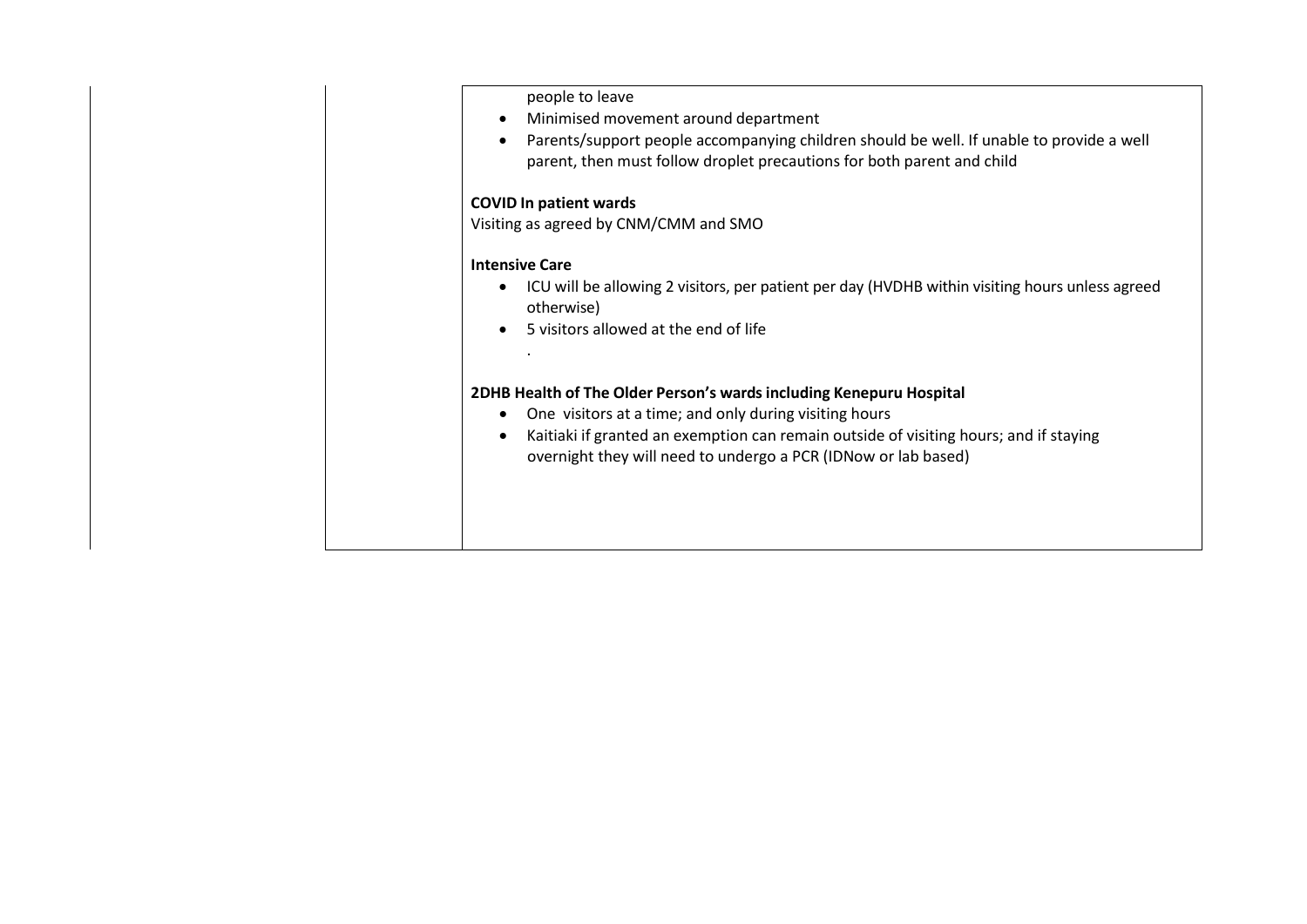| <b>Visitors to other areas</b><br><b>Visitors to all</b> |                                                                                                                                                                                                                                                                                          |  |  |
|----------------------------------------------------------|------------------------------------------------------------------------------------------------------------------------------------------------------------------------------------------------------------------------------------------------------------------------------------------|--|--|
| other areas                                              | Visitors with no suspicion of COVID-19 will be able to enter. A maximum of two visitors at any one time<br>may visit a patient at the hospital or clinic.                                                                                                                                |  |  |
|                                                          | Kaitiaki/Partners are agreed by the clinical area and nominated by Whānau are able to visit at any<br>time but are included in the number of visitors.                                                                                                                                   |  |  |
|                                                          | Children under 12 years old may visit and are counted as one of the two visitors (children under<br>12 months not counted in the numbers)                                                                                                                                                |  |  |
|                                                          | When more visitors need to be approved this will be at the discretion of the CNM/CMM and SMO.<br>Whānau will nominate a key contact person.                                                                                                                                              |  |  |
|                                                          | All visitors are to be wearing a medical mask and practice good hand hygiene.                                                                                                                                                                                                            |  |  |
|                                                          | All visitors to practice safe social distancing and should remain two metres away from others as far as is<br>practicable. Should this not be practical due to multi-bed rooms, the numbers of visitors in each multi-<br>bedroom should be limited at each time to maintain distancing. |  |  |
| Outpatient<br>clinics                                    | Patients are encouraged to come alone to their appointment if able.                                                                                                                                                                                                                      |  |  |
|                                                          | A maximum of two support people to accompany a patient if required. Kaitiaki /partners in care<br>are included in these numbers may support/accompany at any time                                                                                                                        |  |  |
|                                                          | Interpreters are not counted as visitors.                                                                                                                                                                                                                                                |  |  |
|                                                          |                                                                                                                                                                                                                                                                                          |  |  |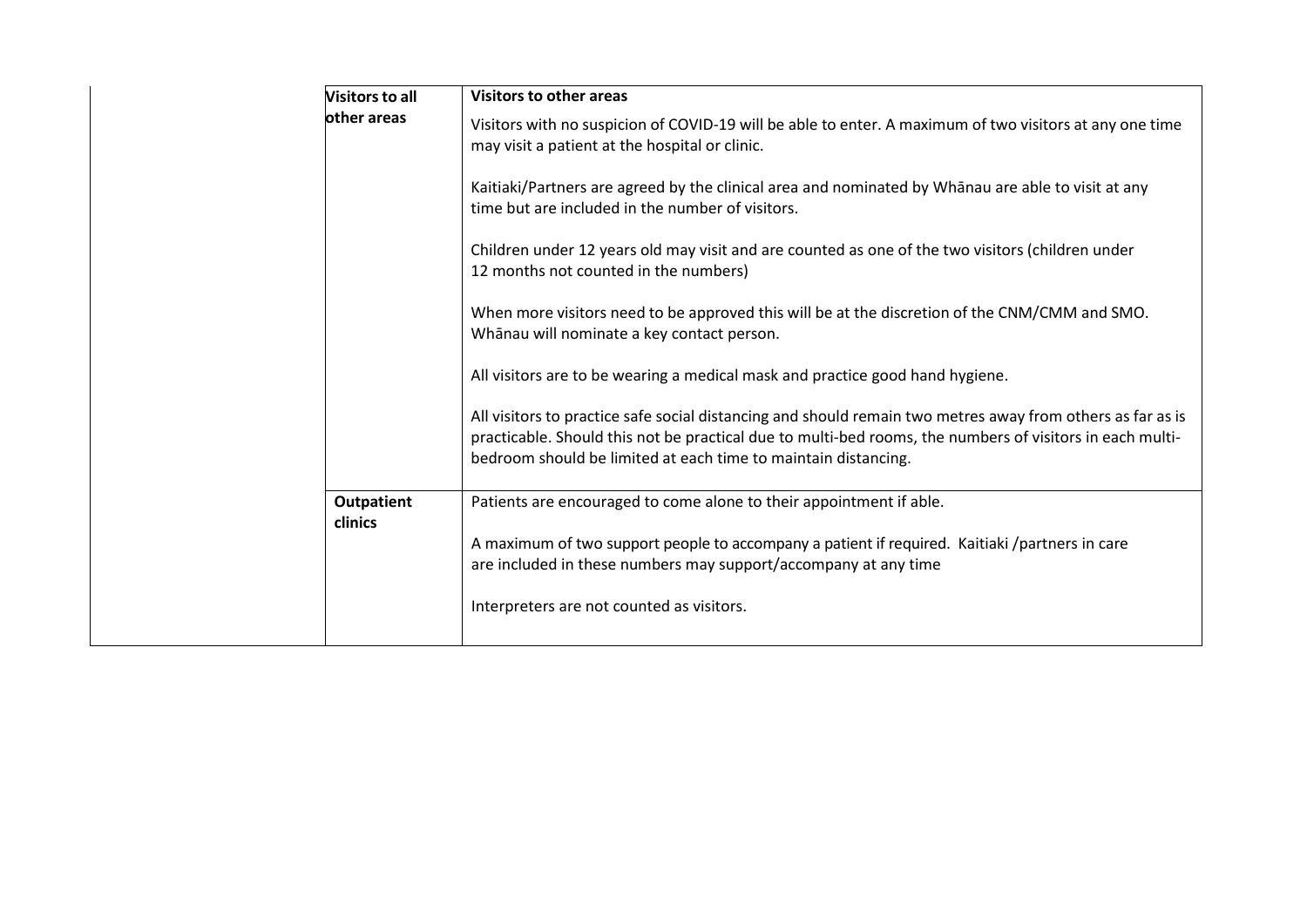| Stage 2                                                                                                        | Visitors to the | No visitors to be granted access unless approved by the Clinical Nurse/Midwife Manager or senior                                                                                                                                                                                                                                                                                                                                                                                                                                                                                                   |  |
|----------------------------------------------------------------------------------------------------------------|-----------------|----------------------------------------------------------------------------------------------------------------------------------------------------------------------------------------------------------------------------------------------------------------------------------------------------------------------------------------------------------------------------------------------------------------------------------------------------------------------------------------------------------------------------------------------------------------------------------------------------|--|
|                                                                                                                | high-risk areas | manager on shift and SMO.                                                                                                                                                                                                                                                                                                                                                                                                                                                                                                                                                                          |  |
| COVID patients in<br>hospital and<br>community<br>transmission is<br>increasing rapidly                        | identified      | A maximum of one visitor or legal guardian that has been screened will be granted access if approved.<br>All visitors to wear a medical mask and practice good hand hygiene. All visitors to wear PPE as required.<br>Visitors with known COVID-19 contact or symptoms will not be granted access and will be directed to<br>CBAC or to contact Health line or GP.                                                                                                                                                                                                                                 |  |
| Isolation capacity<br>impacted or ICU<br>capacity impacted                                                     |                 | <b>Emergency Department and Kenepuru Accident and Medical:</b><br>No visitors permitted. 1 parent/caregiver to attend with a child under 16. A support person may<br>accompany a patient with disabilities or communication difficulty, or in the context of critical illness.<br>Approval for any other support persons may be considered on a case by case basis by the Nurse in<br>Charge or SMO.                                                                                                                                                                                               |  |
| Significant staff<br>absence, gaps not<br>being covered (nursing<br>absence $10 - 15%$<br>Planned care reduced |                 | <b>Older Persons Services:</b><br>No visitors permitted. A support person may accompany a patient with disabilities or communication<br>difficulty, or in the context of critical illness. Approval for any other support persons may be<br>considered on a case by case basis by the Nurse in Charge or SMO.                                                                                                                                                                                                                                                                                      |  |
| due to staffing<br>absence/redeployment<br>or high hospital<br>occupancy                                       |                 | <b>Maternity services:</b><br>1 support person can be with the labouring person and can stay postnatally until discharge – as<br>$\bullet$<br>long as they fulfil safety criteria<br>They need to stay in the room, and wear a medical mask in public spaces/if there is a<br>staff member in attendance<br>Operating theatre attendance is on a case-by-case basis at the discretion of the senior medical<br>team<br>Following birth, one (1) nominated support person (for the duration of the stay) may visit and<br>only once.                                                                |  |
|                                                                                                                |                 | COVID positive woman/person and birth partner:<br>Asymptomatic support people are not tested for COVID, however are assumed to be positive if in<br>household of positive labouring woman/ or are household contacts.<br>In this circumstance, the support person will wear a mask while in hospital, and will be assigned a<br>single room with the COVID positive woman or person. The support person will be supported to<br>remain in that room by being provided meals. Generally they will not be able to accompany the<br>COVID positive pregnant woman or person for tests and procedures. |  |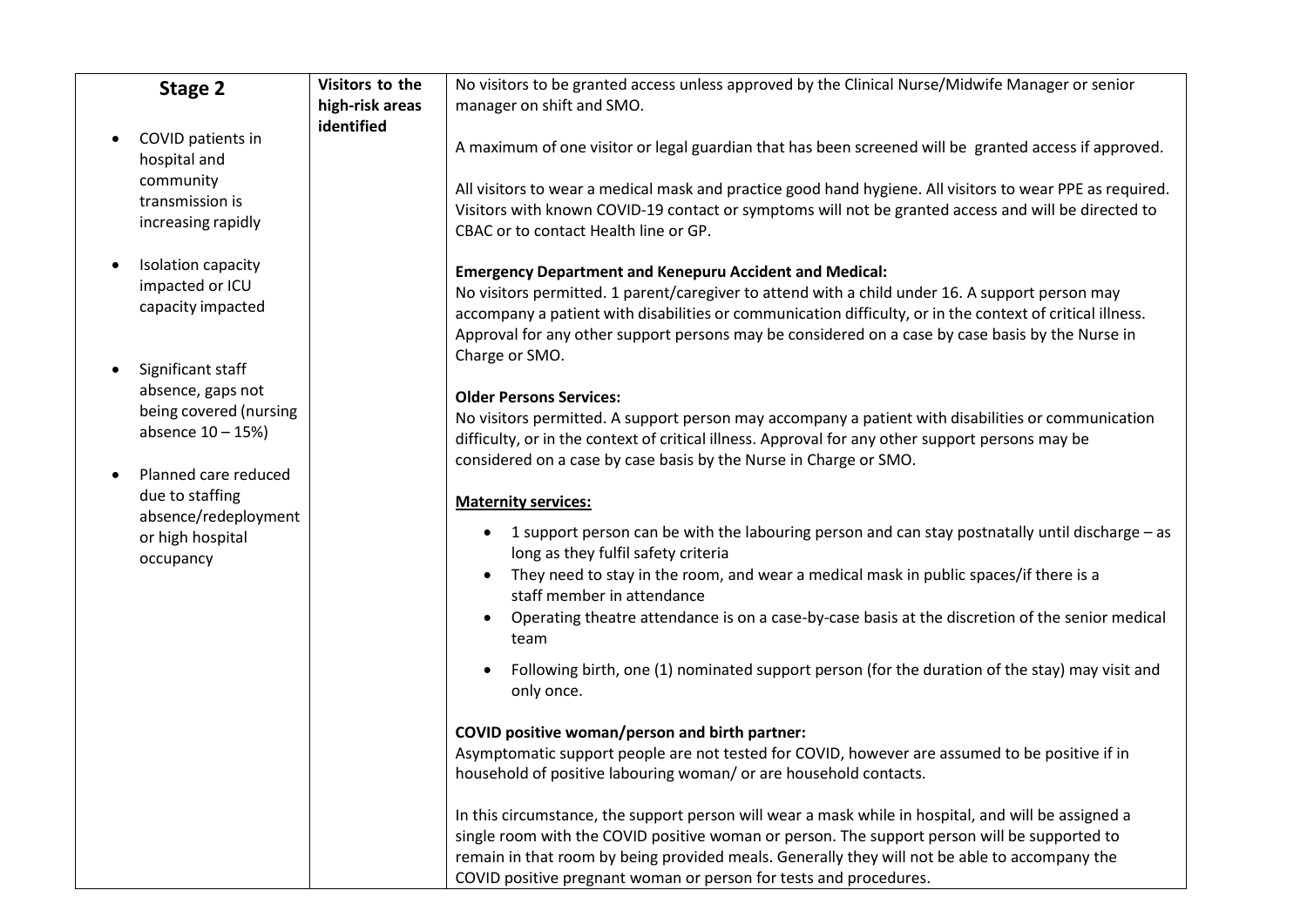|             | When they leave the room they must wear a mask, use hand sanitiser and directly exit the hospital.                                                                                                                                                                                                                |  |
|-------------|-------------------------------------------------------------------------------------------------------------------------------------------------------------------------------------------------------------------------------------------------------------------------------------------------------------------|--|
|             | Symptomatic partners, when the labouring woman or person is COVID negative, undergo rapid COVID<br>test with Point of Care PCR or RAT.                                                                                                                                                                            |  |
|             | Maternity Guidance for testing support people is found here:                                                                                                                                                                                                                                                      |  |
|             | 2DHB COVID 19 Management of Support People in Maternity                                                                                                                                                                                                                                                           |  |
|             | NICU/SCBU                                                                                                                                                                                                                                                                                                         |  |
|             | • Parents or legal guardian and one support person may visit but one at a time.<br>No siblings or other whanau are permitted.<br>$\bullet$                                                                                                                                                                        |  |
|             | Birth parent and one support person to accompany any baby in Special care units. No visitors<br>$\bullet$<br>to be granted access unless approved by the Charge Nurse/Midwife Manager or senior<br>clinician/manager on shift.                                                                                    |  |
|             | A maximum of one visitor with no suspicion of COVID-19 contact or symptoms will be able to<br>enter or legal guardian that has been screened will be granted access if apoed                                                                                                                                      |  |
|             | Inpatients                                                                                                                                                                                                                                                                                                        |  |
| other areas | Unless a Kaitiaki /partner in care no inpatient visitors to be granted access unless approved by the                                                                                                                                                                                                              |  |
|             | Clinical Nurse/Midwife Manager and SMO or senior manager on shift. A maximum of one visitor or<br>legal guardian that has been screened will be granted access if approved.                                                                                                                                       |  |
|             | Kaitiaki/Partner in care agreed by the clinical area and nominated by whanau.                                                                                                                                                                                                                                     |  |
|             | When more visitors need to be approved this will be at the discretion of the CNM/CMM and SMO.                                                                                                                                                                                                                     |  |
|             | Normal visiting hours are adhered to, unless by prior arrangement with the ward. No non-essential<br>visitors.                                                                                                                                                                                                    |  |
|             | <b>Child Health Services and NICU:</b><br>A maximum of one visitor or legal guardian that has been screened will be allowed to visit/accompany<br>and can be swapped with another parent/guardian. Testing requirements for parent/guardian staying<br>overnight same as in adult wards see page 5 of this policy |  |
|             | <b>Visiting all</b>                                                                                                                                                                                                                                                                                               |  |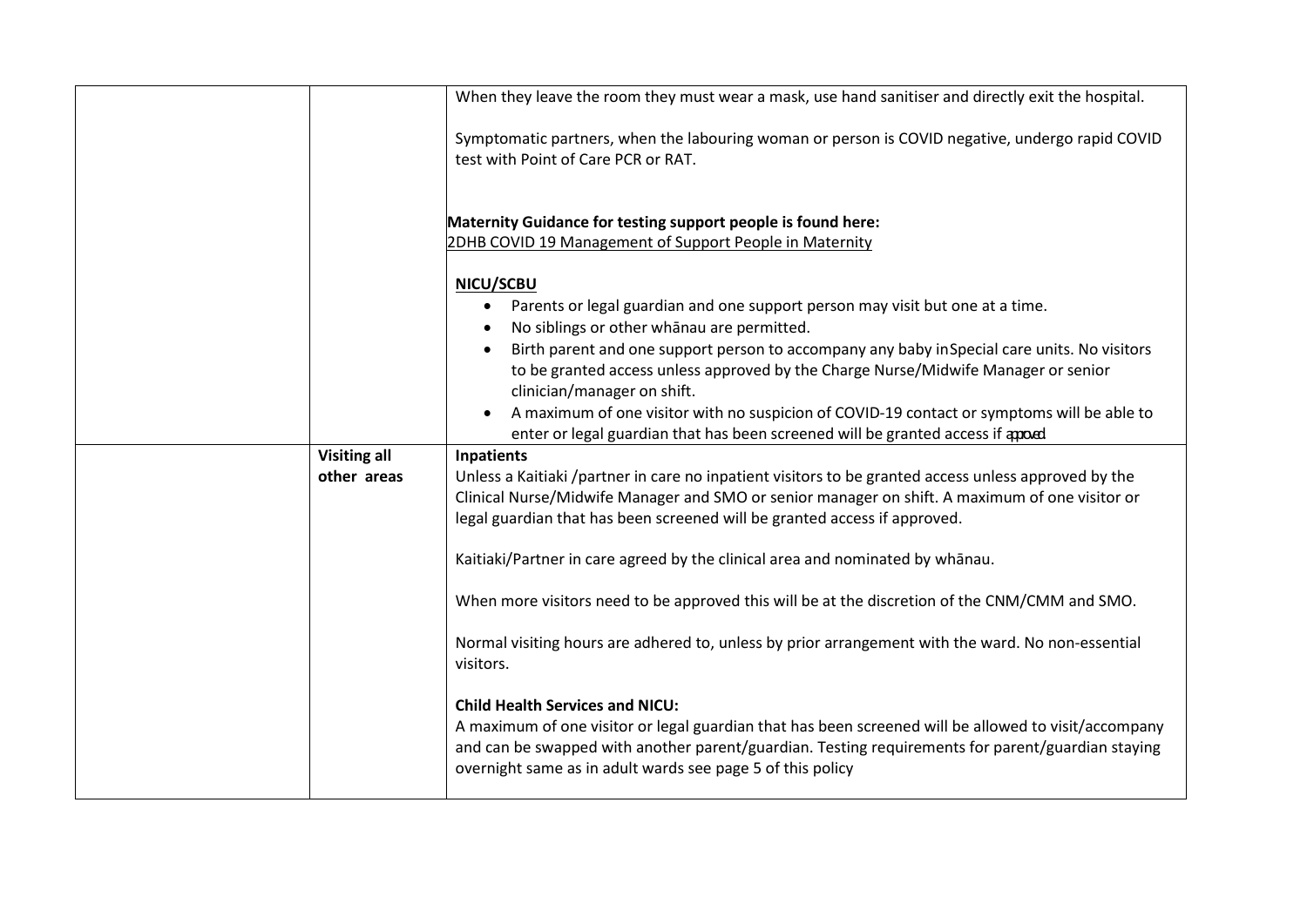| Outpatient<br><b>Clinic</b> | Patients to come alone to their appointment if able.                                                                                                                                                            |  |
|-----------------------------|-----------------------------------------------------------------------------------------------------------------------------------------------------------------------------------------------------------------|--|
|                             | Only 1 support person is allowed and should be agreed beforehand with the clinic. If there is any<br>question please contact the clinic.<br>A Kaitiaki /Partner in care is able to attend as the support person |  |
|                             | Interpreters are not visitors.                                                                                                                                                                                  |  |
|                             | <b>Maternity Services:</b><br>1 support person may attend sensitive appointments or scans.                                                                                                                      |  |
|                             | <b>Child Health Services:</b><br>A maximum of one support person, parent or legal guardian that has been screened will be allowed to<br>accompany the patient.                                                  |  |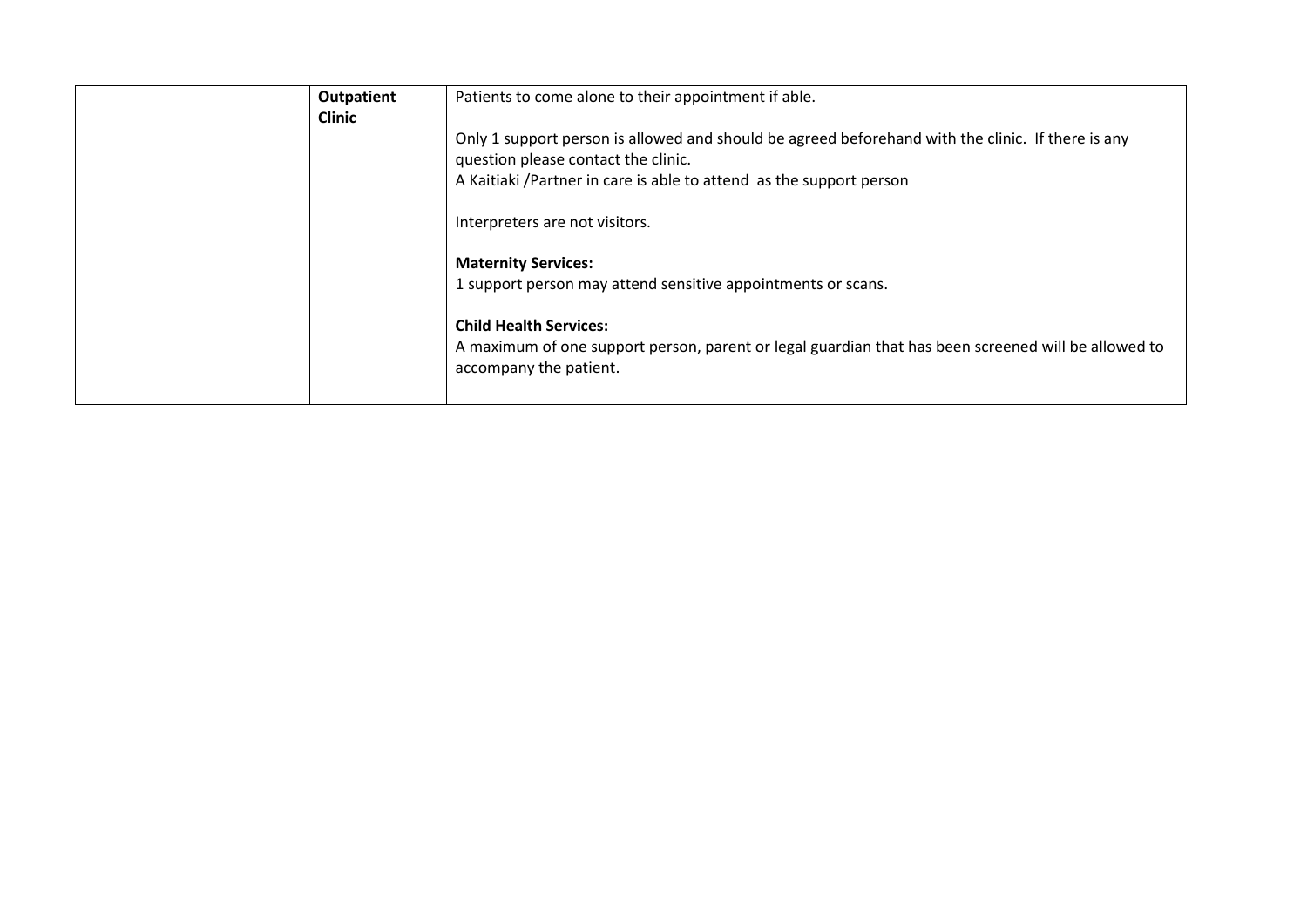| Stage 3                                                                                             | Generally no visitors to be granted access in most wards unless approved by the Clinical                                                                                                                                                                                                                                                                                                                                                                                        |
|-----------------------------------------------------------------------------------------------------|---------------------------------------------------------------------------------------------------------------------------------------------------------------------------------------------------------------------------------------------------------------------------------------------------------------------------------------------------------------------------------------------------------------------------------------------------------------------------------|
|                                                                                                     | Nurse/Midwife Manager and SMO or senior manager on shift.                                                                                                                                                                                                                                                                                                                                                                                                                       |
| COVID patients in<br>hospital and<br>community<br>transmission is<br>widespread and<br>uncontrolled | A maximum of one visitor or legal guardian that has been screened will be granted access if approved<br><b>Maternity Services:</b><br>1 support person can be with the labouring person and can stay postnatally until discharge - as long as<br>they fulfil safety criteria.<br>Operating theatre attendance is on a case-by-case basis at the discretion of the senior medical team                                                                                           |
|                                                                                                     | They need to stay in in the room, as much as possible and wear a medical mask in public spaces/if thereis<br>a staff member in attendance.                                                                                                                                                                                                                                                                                                                                      |
|                                                                                                     | COVID positive woman/person and birth partner:<br>Asymptomatic support people are not tested for COVID, however are assumed to be positive if in<br>household of positive labouring woman/ or are household contacts.                                                                                                                                                                                                                                                           |
|                                                                                                     | In this circumstance, the support person will wear a mask while in hospital, and will be assigned a<br>single room with the COVID positive woman or person. The support person will be supported to<br>remain in that room by being provided meals. Generally they will not be able to accompany the<br>COVID positive pregnant woman or person for tests and procedures.<br>When they leave the room they must wear a mask, use hand sanitiser and directly exit the hospital. |
|                                                                                                     | Symptomatic partners, when the labouring woman or person is COVID negative, undergo rapid COVID<br>test with Point of Care PCR or RAT.                                                                                                                                                                                                                                                                                                                                          |
|                                                                                                     | Maternity Guidance for testing support people is found here:<br>2DHB COVID 19 Management of Support People in Maternity ID 1.105693                                                                                                                                                                                                                                                                                                                                             |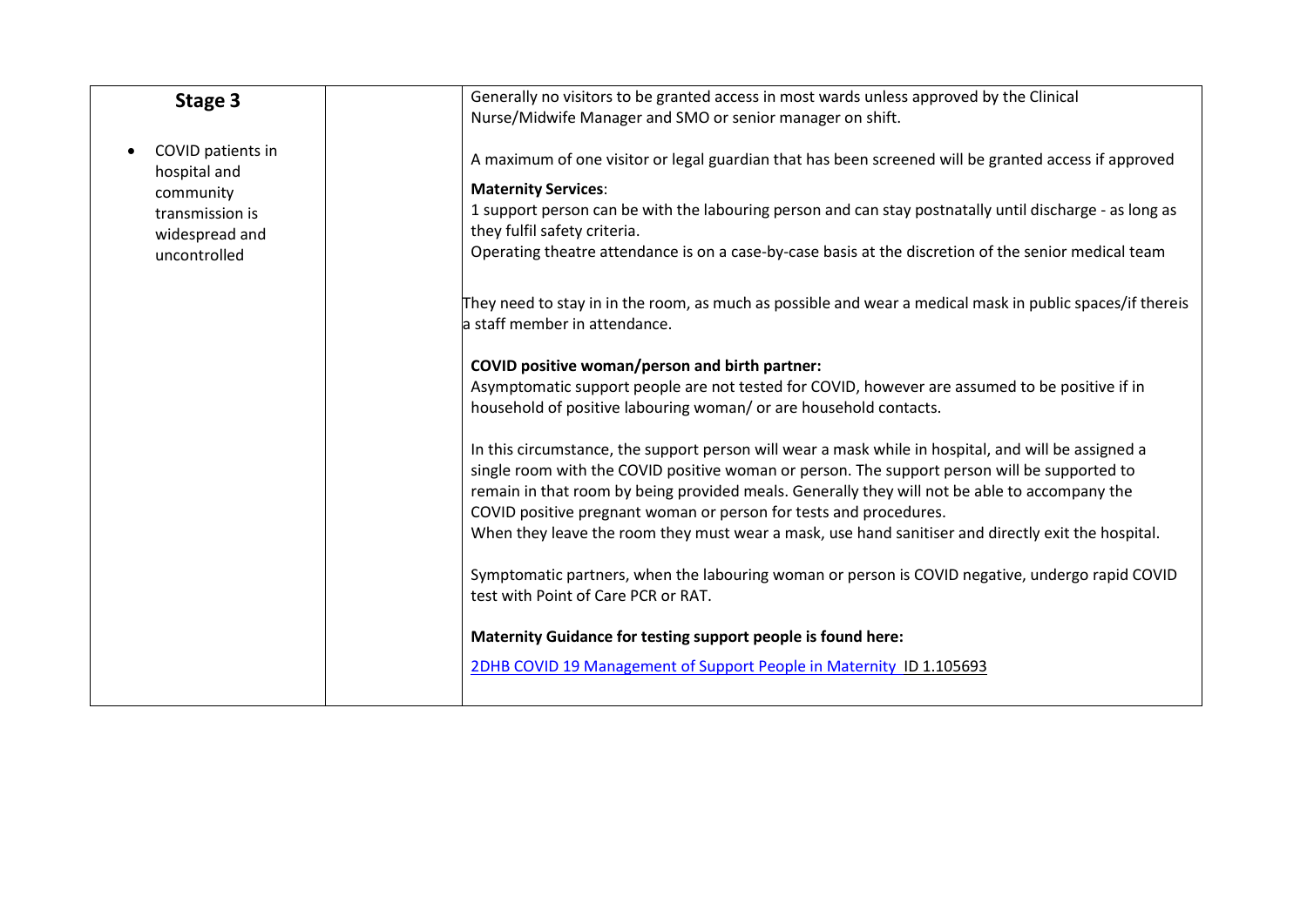| Isolation at or near<br>$\bullet$                                                                                                                                                                                                                  |                           | <b>Child Health Services:</b>                                                                                                                                                                                   |  |
|----------------------------------------------------------------------------------------------------------------------------------------------------------------------------------------------------------------------------------------------------|---------------------------|-----------------------------------------------------------------------------------------------------------------------------------------------------------------------------------------------------------------|--|
| capacity or ICU at or                                                                                                                                                                                                                              |                           | A maximum of one visitor or legal guardian that has been screened will be allowed to visit/accompany                                                                                                            |  |
| near capacity                                                                                                                                                                                                                                      |                           | and cannot be swapped with another parent/guardian. Testing requirements for parent/guardian                                                                                                                    |  |
|                                                                                                                                                                                                                                                    |                           | staying overnight same as in adult wards see page 5 of this policy                                                                                                                                              |  |
| Significant staff<br>absence/<br>redeployment (>15%).<br>All available staff<br>redeployed to support<br>ICU/acute care<br>Planned care severely<br>$\bullet$<br>limited due to staffing<br>absence/redeployment<br>and high hospital<br>occupancy |                           | Neonatal Intensive Care Unit and any special care units:<br>Visitor numbers will be restricted to one at atime and must be a parent or legal guardian.                                                          |  |
|                                                                                                                                                                                                                                                    |                           |                                                                                                                                                                                                                 |  |
|                                                                                                                                                                                                                                                    |                           |                                                                                                                                                                                                                 |  |
|                                                                                                                                                                                                                                                    | <b>Outpatient clinics</b> | Patient to come alone if possible to their appointment.                                                                                                                                                         |  |
|                                                                                                                                                                                                                                                    |                           | Only 1 support person is allowed and should be agreed beforehand with the clinic. If there is any<br>question please contact the clinic.<br>A Kaitiaki /Partner in care is able to attend as the support person |  |
|                                                                                                                                                                                                                                                    |                           |                                                                                                                                                                                                                 |  |
|                                                                                                                                                                                                                                                    |                           | Interpreters are not counted as visitors.                                                                                                                                                                       |  |
|                                                                                                                                                                                                                                                    |                           |                                                                                                                                                                                                                 |  |
|                                                                                                                                                                                                                                                    |                           | <b>Maternity Services:</b>                                                                                                                                                                                      |  |
|                                                                                                                                                                                                                                                    |                           | 1 support person may attend sensitive appointments or scans.                                                                                                                                                    |  |
|                                                                                                                                                                                                                                                    |                           |                                                                                                                                                                                                                 |  |
|                                                                                                                                                                                                                                                    |                           | <b>Child Health Services:</b><br>A maximum of one support person, parent or legal guardian that has been screened will be allowed to<br>accompany the patient                                                   |  |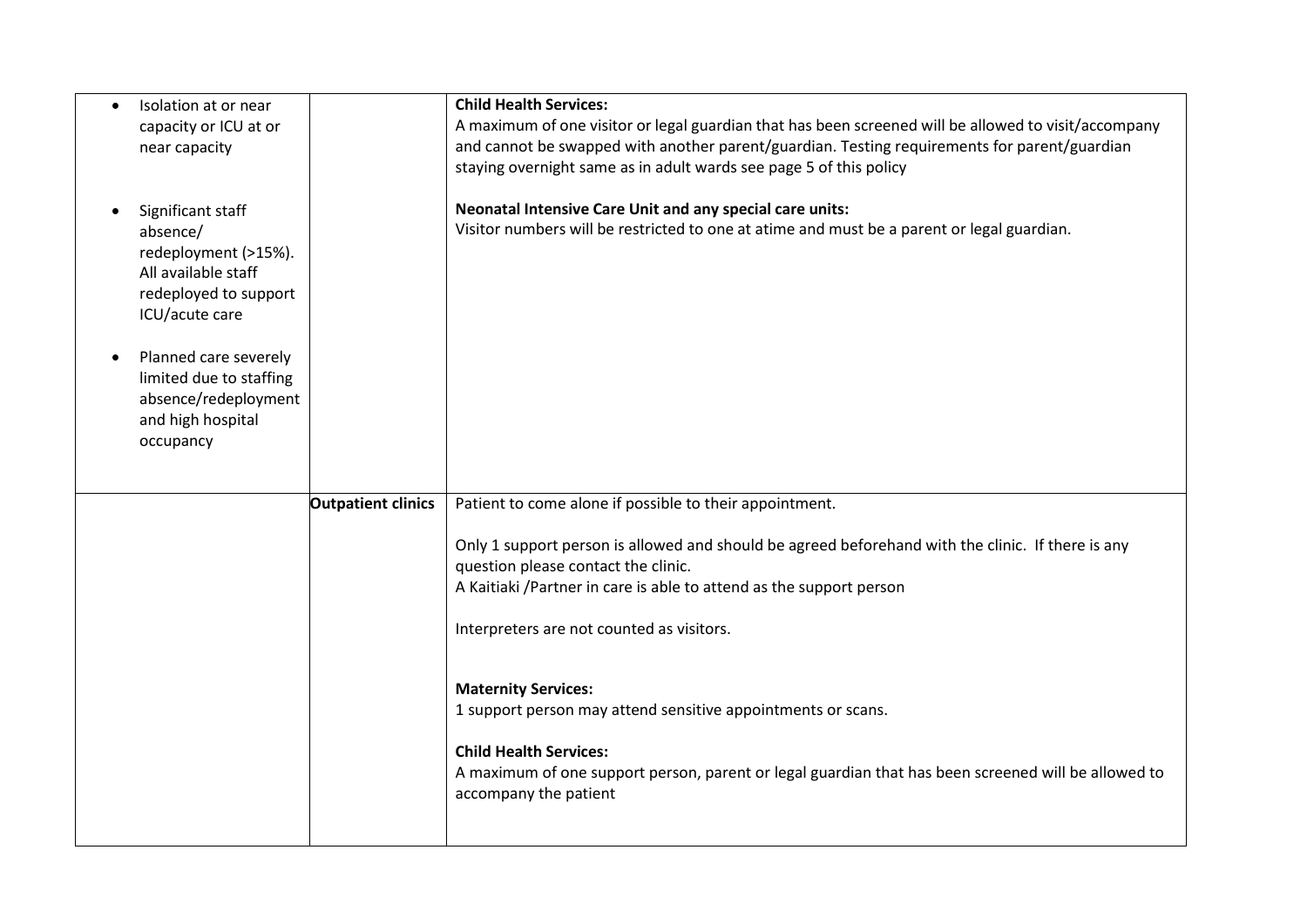# **MHAIDS COVID Readiness and Stage One**

Visiting policies across Mental Health Addictions and Intellectual Disability Services.

**NB: Restrictions in phases two and three vary by ward. Please contact the ward or service directly about restrictions on visits.** 

| Unit                     | <b>Visiting Hours</b>                                                                                                                                                                                                 | Max # visitors per<br>client | <b>Age restriction?</b>                                                                                                                             |
|--------------------------|-----------------------------------------------------------------------------------------------------------------------------------------------------------------------------------------------------------------------|------------------------------|-----------------------------------------------------------------------------------------------------------------------------------------------------|
| Te Whare o<br>Matairangi | 10:00hrs-12:00hrs<br>14:00hrs-16:00hrs                                                                                                                                                                                | No maximum                   | No persons under 16 years of age permitted on the unit $-$ but visits<br>can be facilitated outside the main unit negotiated via the Team<br>Leader |
| <b>Te Whare Ahuru</b>    | 14:00hrs-20:30hrs                                                                                                                                                                                                     | $\overline{2}$               | No persons under 16 years of age permitted on the unit $-$ but visits<br>can be facilitated outside the main unit negotiated via the Team<br>Leader |
| Te Whare Ra Uta          | No set visiting times - the unit is flexible<br>depending on clinical situation.                                                                                                                                      | No maximum                   | No restrictions on age                                                                                                                              |
| Purehurehu               | Monday-Friday<br>15:00hrs-16:30hrs                                                                                                                                                                                    | $\overline{2}$               | No children under the age of 14 years - but this can be<br>negotiated via the Team Leader                                                           |
|                          | Saturday-Sunday<br>flexible                                                                                                                                                                                           |                              |                                                                                                                                                     |
| Rangipapa                | Monday-Friday<br>14:30hrs-16:30hrs - 30 minute visits if<br>whānau are local. Whānau outside the<br>region have up to 1 hour per visit.<br>Allowances can be made dependent on<br>circumstances/rationale for visits. | 4                            | No children under the age of 14 years. - but this can be negotiated<br>via the Team Leader                                                          |
|                          | Saturday-Sunday                                                                                                                                                                                                       |                              |                                                                                                                                                     |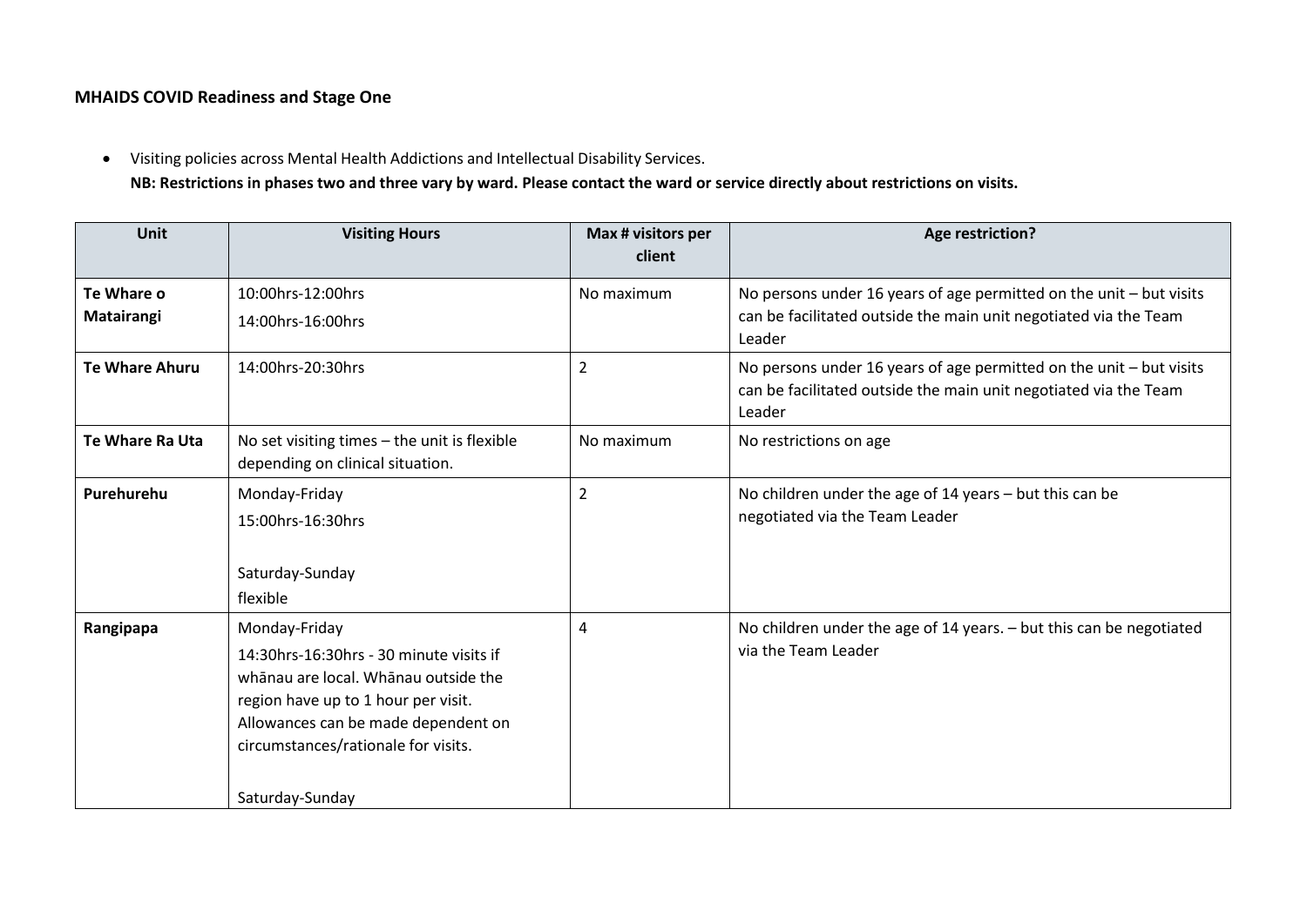| <b>Unit</b>           | <b>Visiting Hours</b>                                                       | Max # visitors per<br>client                 | <b>Age restriction?</b>                                                                         |
|-----------------------|-----------------------------------------------------------------------------|----------------------------------------------|-------------------------------------------------------------------------------------------------|
|                       | 10:00hrs-16:30hrs                                                           |                                              |                                                                                                 |
| <b>Tane Mahuta</b>    | 15:00hrs-19:00hrs or by arrangement                                         | By Arrangement                               | No restrictions on age                                                                          |
| <b>Tawhirimatea</b>   | 15:00hrs-19:00hrs or by arrangement                                         | By Arrangement                               | No restrictions on age                                                                          |
| <b>Haumietiketike</b> | All visits by arrangement                                                   | Up to 6 (dependent<br>on individual clients) | No restrictions on age                                                                          |
| Hikitia Te<br>Wairua  | All visits by arrangement                                                   | Up to 6 (dependent<br>on individual clients) | No restrictions on age                                                                          |
| Rangatahi Unit        | Monday-Friday<br>16:30hrs-20:00hrs.<br>Saturday-Sunday<br>10:00hrs-20:00hrs | $\overline{2}$                               | No restrictions on age - but visitors under the age of 8 need to<br>be supervised at all times. |
| <b>Nga Taiohi</b>     | Negotiable                                                                  | $\overline{2}$                               | No persons under 16 years of age permitted on the unit                                          |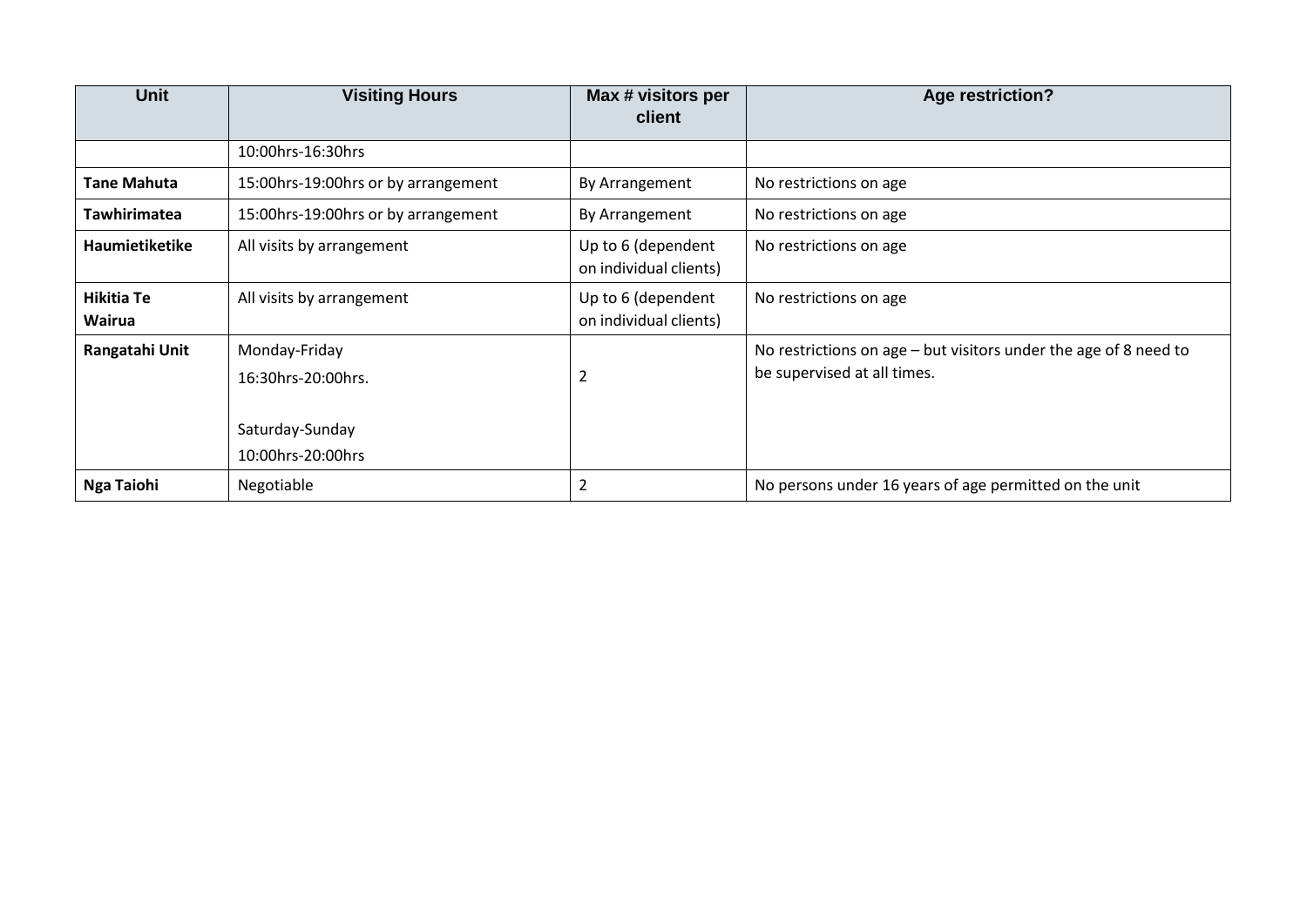# **Hutt Valley and Capital & Coast DHBs**

**Type: Guidance**

**Name: Kaitiaki; our COVID-19 Partners in Care guidance**

# **Purpose**

The purpose of this guidance is to provide advice on Kaitiaki, which translates as guardian in Te Reo Maori and used to describe Partner in Care. This provides guidance for access by members of the family/whānau, carers and support person/people who are providing support to patients during the COVID-19 pandemicresponse.

The purpose of whānau as partners in care is to ensure that whānau journeys through haoura are well guided, safe, respectful and mana enhancing.

We recognise whānau are essential to patient's lives and an important part of apatient's care, treatment and recovery. They provide support, care and help in decision-making.

We also recognise that all staff have the right to a safe workplace and all practicablesteps must be undertaken to eliminate risks, and where not practicable to do so, minimise these. To this end, in some circumstances 2 designated Kaitiaki/whānau support may be able to assist in provision of some aspects of care, in consultation with the health care team

This kāupapa will help us to provide an enduring strategy to promote whānau as partners in care that can respond to the changing risk levels of COVID-19 that meetsthe needs of our patients whilst balancing the safety and wellbeing risks of us all.

# **Scope**

It is important to note that the Government's COVID-19 Protection Framework serves adifferent purpose which enables as much care as possible to be delivered safely under all traffic light colours.

This guidance applies to all Healthcare facilities and an expectation thatguidelines/policy are in place that supports Partners in Care.

This guidance is active for as long as an Epidemic Notice under the EpidemicPreparedness Act 2006 remains in force.

This guidance references the Health and Safety at Work Act 2015 by providing guidance to support the mitigation of any risk to staff while Partners in Care providesupport to whānau.

This guidance references the COVID-19 Infection Prevention and Control - InterimGuidance for DHB Acute Care Hospitals.

This guidance should be referenced against the National Visitors Guidelines andexpectations regarding the use of PPE, scanning and wearing of masks.

Regional variance, or specific rohe may use different terms relevant to them whilemaintaining the nako or mauri of this mahi.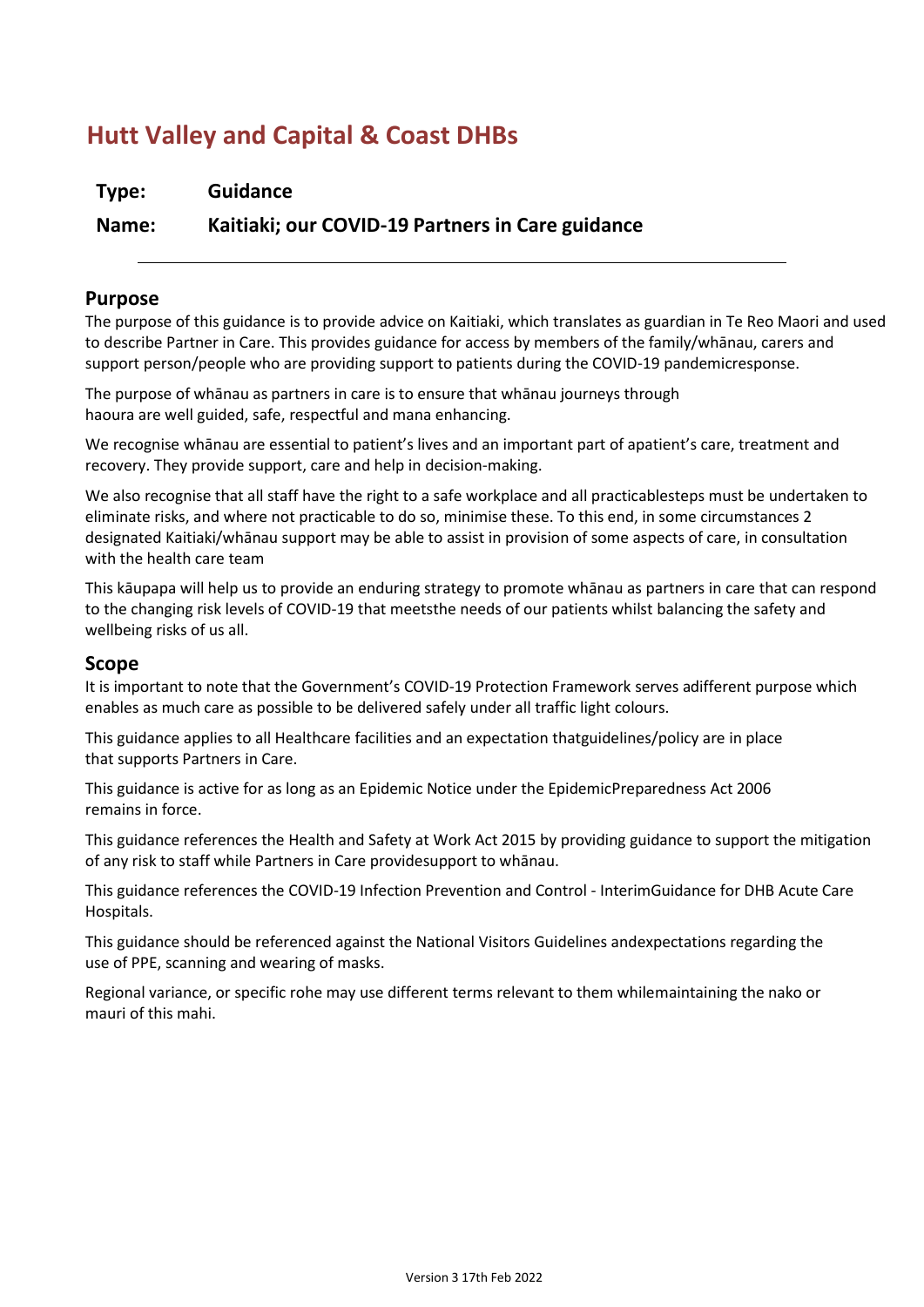# **Definitions**

- Patient/consumer– Member of the public receiving/seeking treatment, thisincludes mental health service users
- Kaitiaki / Partner in care Anyone who provides essential care needs or essential support to a patient as part of their health experience. The term in its literal sense means guardian but, inthis context, it is the Te Reo term describing Partner in Care and inclusive of support person, key contact, carer, parent/ child or other whānau with an essential support role. A trusted person designated by a patient to provide assistance, reassurance and advocacy.
- Whānau spokesperson the single point of contact for the whānau.

# **Guidelines**

### *Kaitiaki/Partners in care*

Is considered a trusted person designated by a patient to provide assistance, reassurance, advocacy and other support as needed during their health care stay/experience. They are usually a family member, partner, carer or other whānau who facilitate a range of tasks contributing to an enhanced health care experience.

Kaitiaki/Partners in care can visit at any time, but this must be in liaison and agreement with clinical teams **before** visiting.

Kaitiaki/ Partners in care are not general visitors

Kaitiaki/Partners in care are nominated and agreed between the clinical care team and whānau and provide **essential care** for those who are longer-term patients, or patients who require hospital services frequently. They are more involved in the care plan and actively contribute to outcomes.

If you have patients who would meet the above criteria, please discuss with your clinical teams and the patients' whānau. Once agreed, please issue a Kaitiaki/Partners in care card for the person to use during screening at our main entrances.

All Kaitiaki /Partners in care must access health service facilities through the designated access points and be screened and registered to enable contact tracing on site. Patients can nominate two registered whānau as their Kaitiaki /Partners in care. It is recommended that during the day between 8 am and 8 pm one Kaitiaki / Partners in care may provide support. After hours (i.e. between 8pm and 8 am) one Kaitiaki/ Partners in care may provide care upon arranging with the Ward or Unit Manager or nominated manager. This arrangement may be modified in compassionate circumstances.

There is an expectation that staff will adhere to the vision and values of theirrespective organisations. This will include:

- Consideration of respect, partnership, cultural sensitivity and equity, and effectivecommunication.
- All staff will maintain respectful communication with family/whānau, carers and support person/people, treating each person with dignity and respect